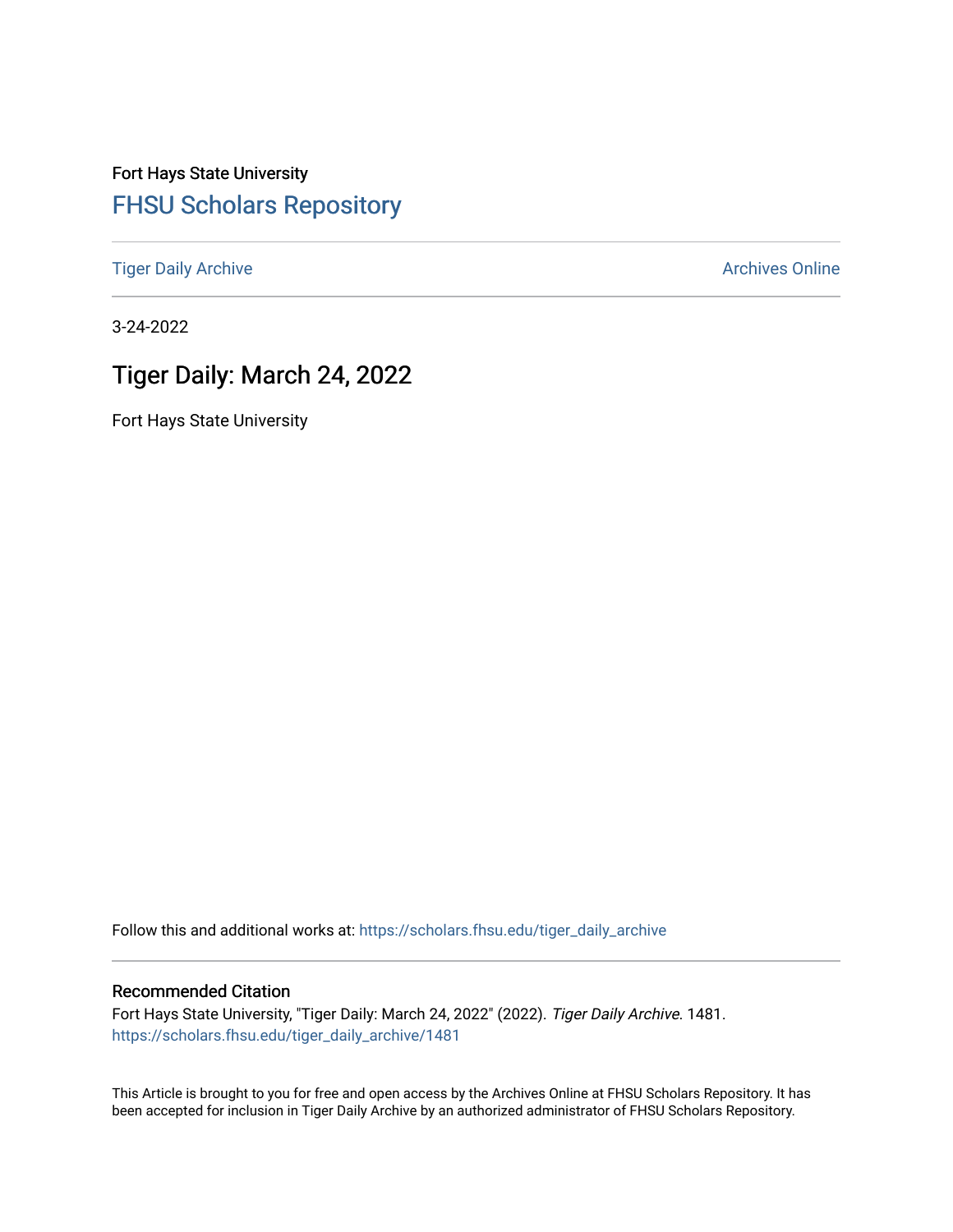**From:** Tiger Daily **Sent:** Thursday, March 24, 2022 10:01 AM **To:** Tiger Daily <TigerDaily@fhsu.edu> **Subject:** Tiger Daily [March 24, 2022]



# **ANNOUNCEMENTS**

- **[COVID-19 Updates](#page-2-0)**
- **[Calendar: Upcoming Professional Development Opportunities](#page-2-1)**
- **[Lego Robotics Competition Volunteers Needed \(April 4th\)](#page-2-2)**
- **[Faculty Development Funding](#page-3-0)**
- **[Small Business, Contractor Tax, and Agricultural Tax Workshops \(April 12th](#page-3-1) & 13th)**
- **"BLUE HOUR" the 2022 [BFA Graphic Design Exhibition \(March 7th](#page-4-0) - 25th)**
- **[Free Hearing Screenings](#page-4-1)**
- **[Disability Awareness Week \(DAW\) \(March 28th](#page-4-2) – April 1st)**
- **[Accepting Submissions for SACAD 2022 –](#page-5-0) Submit by April 1st**
- **[Memorial Union Fall 2022 and Spring/Summer 2023 Reservations](#page-5-1)**
- **[Enjoy a Walk and Talk! Join the Walking Group in the Coliseum](#page-5-2)**
- **Free Dental Clinic – [Volunteers Needed!](#page-5-3)**
- **[Hispanic Film Festival Dates Spring 2022](#page-6-0)**
- **[Hispanic Dance Sessions Spring 2022](#page-6-1)**
- **[NOTICE: Annual Steam Shut Down May 16th](#page-7-0) – 27th**
- **[United Airlines Discount for Spring Commencement](#page-8-0)**
- **[Practice German with the Department of Modern Languages](#page-8-1)**
- **[Spring Commencement Hotel Discount](#page-9-0)**

### **EVENTS**

# **THIS WEEK/WEEKEND**

- **[NewSpring For The Park!](#page-9-1) – March 24, 6:30pm – 8:00pm**
- **[Borderland Abolition Art Lecture by Fronteristxs Collective](#page-9-2) – March 24, 7:00pm**

# **FUTURE EVENTS**

- **[Science Café presents: "Webb Space Telescope a New View of the Universe"](#page-9-3) – March 28, 7:00pm**
- **[FHSU Motorcycle Maintenance Event, Meet and Greet](#page-10-0) – March 31, 4:30pm**
- **Philosophy Café – [Dr. Peter Tramel: War Crimes](#page-10-1) – March 31, 6:00pm**
- **[Writing & Critical Thinking: An Engaging Approach](#page-10-2) – April 5, 11:30am – 4:30pm**
- **[Love & Healthy Relationships Expo](#page-11-0) – April 6, 6:00pm – 8:00pm**
- **[Harvard professor, Dr. Naomi Oreskes, to speak at FHSU](#page-11-1) – April 7, 5:30 pm**
- **[FHSU Holocaust Remembrance Committee's Virtual Book Club](#page-12-0) – April 14, 6:00pm**
- **[FHSU College Rodeo](#page-12-1) – April 14-15-16, 7:00pm**

### **EMPLOYMENT OPPORTUNITIES**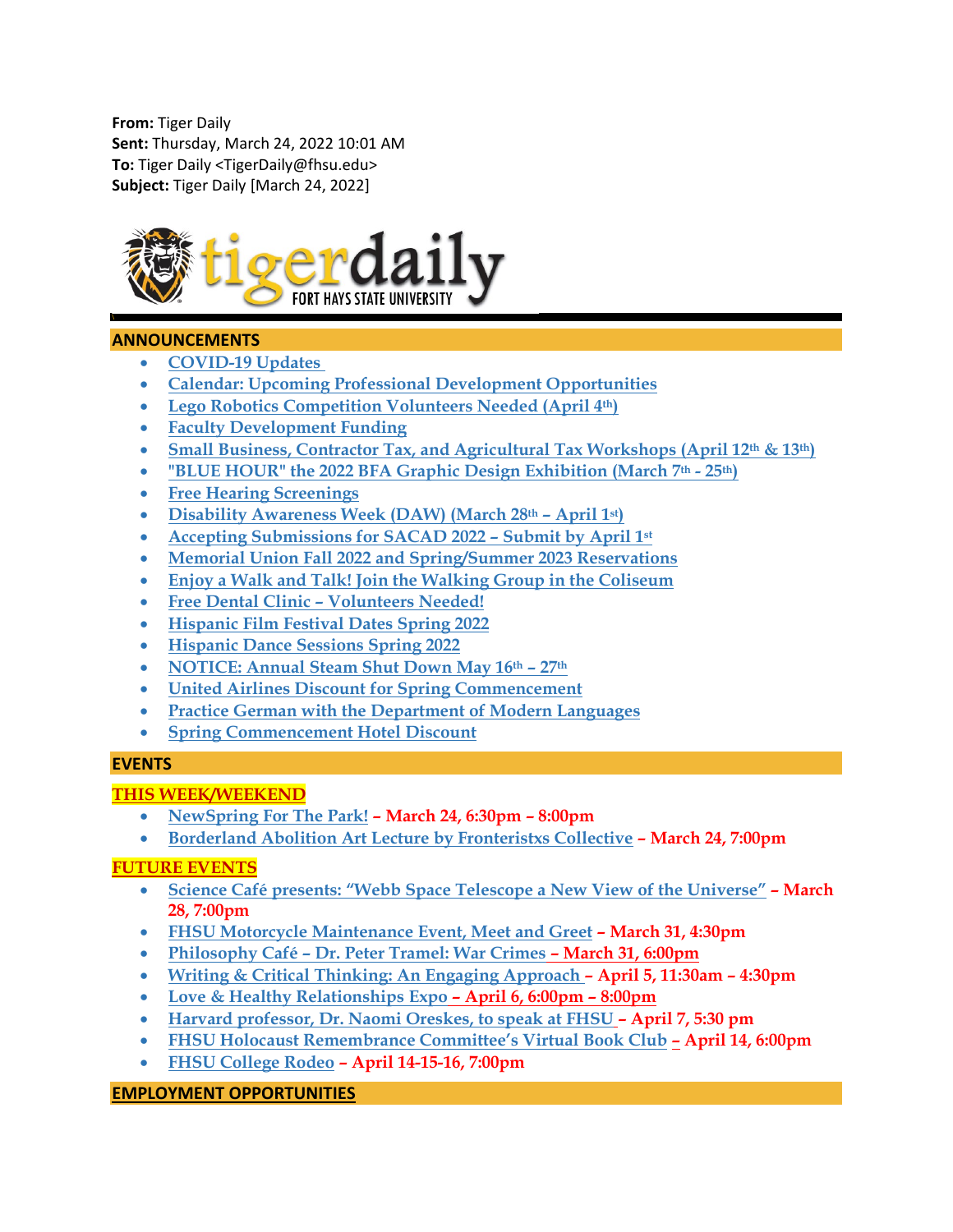- **[Assistant Director of Student Fiscal Services](#page-12-2)**
- **[Skilled Trades Technician, Plant Operations –](#page-13-0) Energy Division**
- **[Assistant Director of Health and Wellness Services](#page-13-1)**
- **[School Psychology Faculty & Internship Coordinator -](#page-14-0) Department of Psychology**
- **[Senior Administrative Assistant –](#page-15-0) Memorial Union**
- **[University Police Lieutenant](#page-15-1)**
- **[Maintenance and Repair Technician](#page-16-0)**
- **Administrative Specialist – [University Relations and Marketing](#page-17-0)**
- **[University Police Officer](#page-17-1)**
- **[Assessment and Accreditation Assistant Program Director –](#page-18-0) College of Education**

### **WORKDAY ANNOUNCEMENTS**

• **Workday Home Page - [New Look Coming 4/8/22](#page-19-0)**

# **SHARE WITH STUDENTS**

- **[FHSU Online Commencement Celebration](#page-19-1)**
- **[Resumé Madness \(ATHLETE EDITION\) on 4/7/2022 from 6-7:30 pm](#page-19-2)**
- **[Tailored for Tigers](#page-19-3)**
- **Student Employment Opportunity – [Student Data Entry Specialist, Docking Institute](#page-19-4)**
- **[The Big Event](#page-20-0)**
- **[Paid Internship for FHSU Student](#page-20-1)**
- **[Award for Outstanding Undergraduate Scholars \(Deadline April 8th\)](#page-20-2)**

# **ANNOUNCEMENTS**

# <span id="page-2-0"></span>**COVID-19 Updates**

The [COVID-19 Response website](https://www.fhsu.edu/covid-19-response/index) is where we post the latest information about the pandemic, including a new COVID-19 Dashboard that is updated every Tuesday.

# <span id="page-2-1"></span>**Calendar: Upcoming Professional Development Opportunities**

Check out upcoming professional development opportunities! The TILT TigerLearn event calendar is your go-to for professional development at FHSU! Check it out here: [http://tigerlearn.fhsu.edu/events/.](http://tigerlearn.fhsu.edu/events/)

To provide faculty and staff with one easy place to see all professional development at FHSU, we're happy to include your event on the TigerLearn calendar. We can include links to your registration site, contact persons for questions, etc. Just contact [TILT-FacultyDev@fhsu.edu,](mailto:TILT-FacultyDev@fhsu.edu) and we'll add your event right away!

# <span id="page-2-2"></span>**Lego Robotics Competition Volunteers Needed (April 4th)**

**Lego Robotics Competition** is here and we are needing volunteers for April 4, 2022 during hours:  $10:00$  am  $- 11:00$  am 11:00 am - 12:30 pm 1:00 pm – 2:00 pm at FHSU Memorial Union for our Lego Robotics Competition!

Please contact G.G. Launchbaugh 785-628-4538 or **[gglaunchbaugh@fhsu.edu](mailto:gglaunchbaugh@fhsu.edu)** in Forsyth Library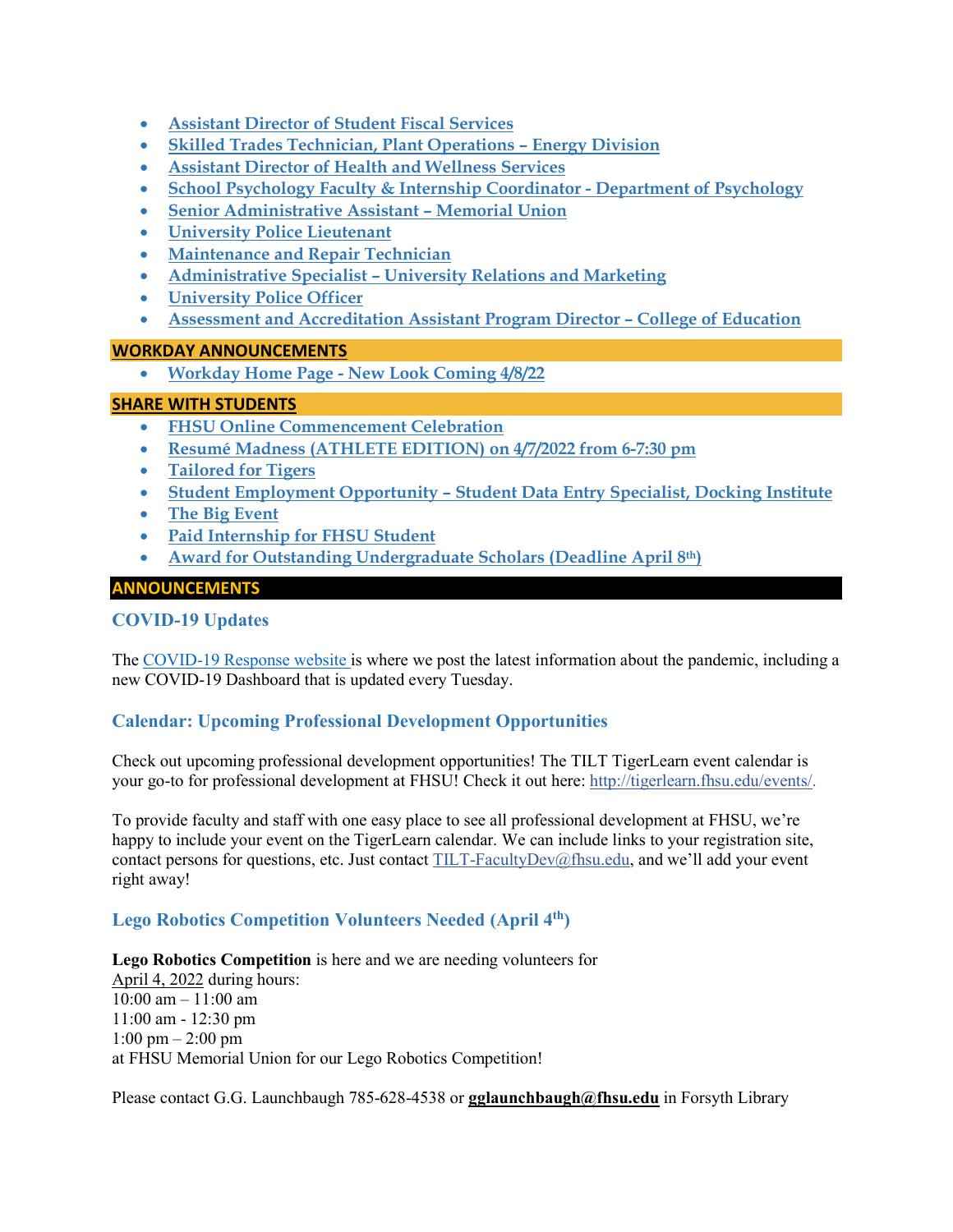# <span id="page-3-0"></span>**Faculty Development Funding**

The last 2021-22 deadline **with chair and dean electronic approval** is April 1.

- Faculty are always encouraged to consider development opportunities beyond travel, including virtual conferences/workshops/courses, software, reading materials for your teaching and/or research, equipment for teaching and/or research, etc.
- All types of faculty are eligible and encouraged to apply including adjunct (see guidelines, [Procedures #3\)](https://www.fhsu.edu/academic/provost/faculty_dev_fund/index), non-tenure track, tenure track, tenured, program specialists, and faculty teaching at our partner institutions.
- *Complete* and *detailed* application responses assist committee review and probability of full funding (within limit).
- Applications **completing chair and dean electronic approval no later than April 1** will be considered in this cycle. Verify **earlier department/college deadlines** with your chair and dean.

**Read all [instructions](https://www.fhsu.edu/academic/provost/documents/fdf-instructions-workday-form.pdf)** and [guidelines/criteria/procedures](https://www.fhsu.edu/academic/provost/faculty_dev_fund/index) *before* completing the Workday Workflow [application form](https://hub.fhsu.edu/sites/workflow/AcademicAffairs/FacultyDevelopmentFundingForm/Forms/AllItems.aspx) (TigerNet ID required, use Chrome browser).

**RECOMMENDED - Track your application's electronic progress** after submission by returning to [Academic Affairs Workflows.](https://hub.fhsu.edu/sites/workflow/AcademicAffairs/Pages/Default.aspx)

The next application due date will be *September 20, 2022* for academic year 2022-23. If you have questions or would like assistance accessing and/or completing the FDF form, contact Janet Kohl at [jakohl2@fhsu.edu](mailto:jakohl2@fhsu.edu) or by phone, 4207.

<span id="page-3-1"></span>**Small Business, Contractor Tax, and Agricultural Tax Workshops (April 12<sup>th</sup> & 13<sup>th</sup>)** 

Small Business, Contractor Tax, and Agricultural Tax Workshops brought to you by the Kansas SBDC

# April 12, 2022

- · *#201: Small Business Tax Workshop*—**9:00am—12noon**
- · Register at [https://us06web.zoom.us/webinar/register/WN\\_5fn\\_AenqSJWQ73hNAdGqOg](https://us06web.zoom.us/webinar/register/WN_5fn_AenqSJWQ73hNAdGqOg)
	- · Kansas Retailers' Sales Tax and Compensating Use Tax
	- · Goods and Services subject to Sales Tax
	- · Record Keeping and Filing Requirements
	- · Form Preparation
	- · Exemption Certificate
	- · Withholding Requirements

#### · · *#202 Contractor's Tax Workshop*—**1:30pm-4:30pm**

- · Register at [https://us06web.zoom.us/webinar/register/WN\\_jbVQCfpcSTCR8v7zzJT8Ow](https://us06web.zoom.us/webinar/register/WN_jbVQCfpcSTCR8v7zzJT8Ow)
	- · Sales Tax on Materials and Labor
	- · Project Exemption Certificates
	- · Sales Tax Returns

### April 13, 2022

· *#203: Agricultural Sales & Use Tax Workshop*—**9:00am-12:00noon**

· Register at [https://us06web.zoom.us/webinar/register/WN\\_raLzXac0TcKFly0fJMb3Cw](https://us06web.zoom.us/webinar/register/WN_raLzXac0TcKFly0fJMb3Cw)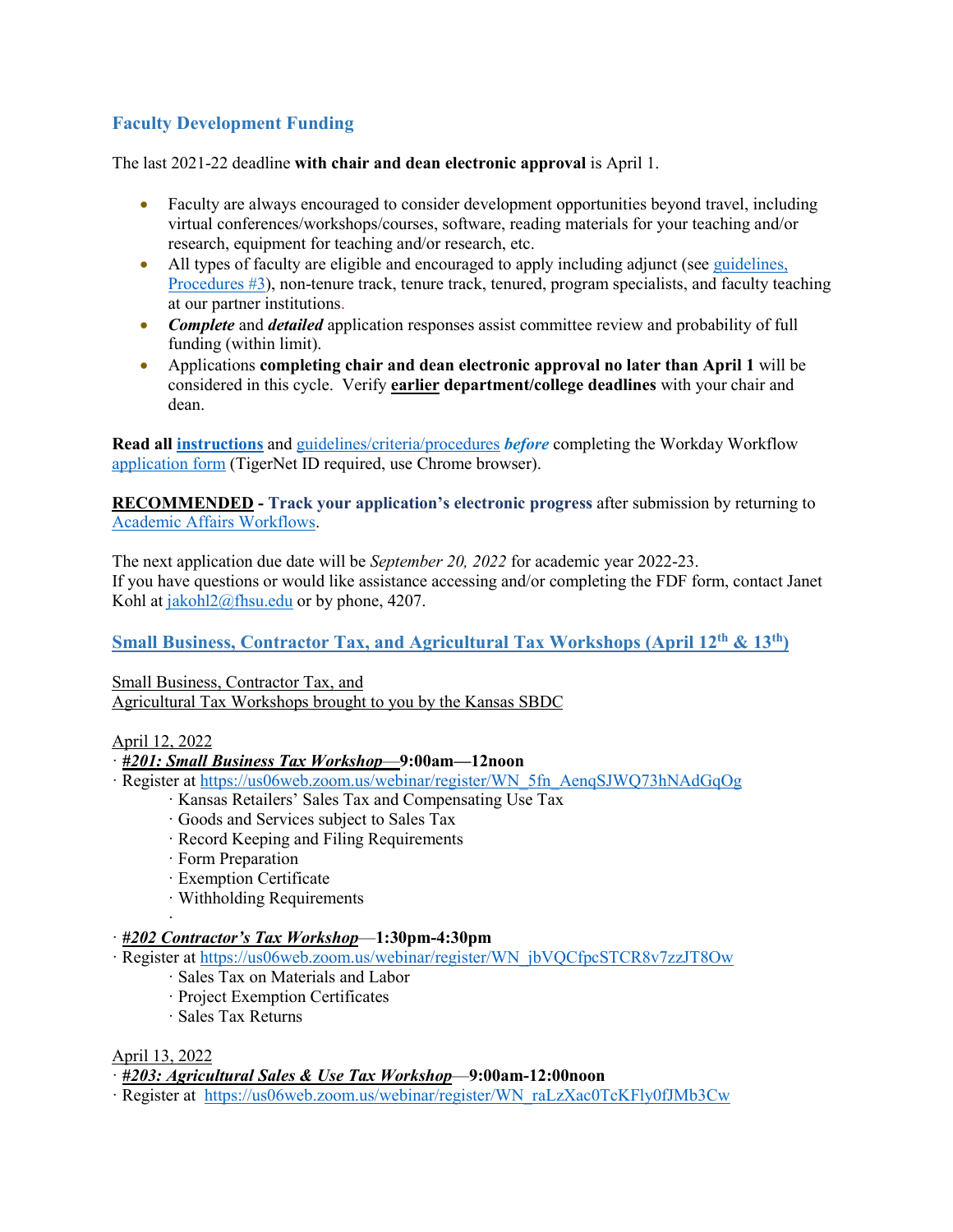- · How Sales and Use Tax apply to Ag Businesses
- · Gain a greater understanding on Purchases Tax
- · Exemptions
- · Basic Sales and Use Tax laws

Location: VIRTUAL! Cost: No Fee! Registration: Pre-registration is required. Registration links located next to workshops. Please contact the Office Assistant at [sbdcasst@fhsu.edu](mailto:sbdcasst@fhsu.edu) or 785-628-5615 for any questions!

# <span id="page-4-0"></span>**"BLUE HOUR" the 2022 [BFA Graphic Design Exhibition](#page-4-0) (March 7th - 25th)**

There will be a new exhibition at the Moss-Thorns Gallery of Art that will be running from next Monday March 7th through March 25<sup>th</sup>. It is "BLUE HOUR" the 2022 BFA Graphic Design Exhibition. Gallery Hours are from 9-4pm M-F.

# <span id="page-4-1"></span>**Free Hearing Screenings**

Free hearing screenings will now be offered at the Herndon Clinic, (located in 131 Albertson Hall) to all currently enrolled students, faculty, and staff. These screenings will be provided by supervised speechlanguage pathology graduate students in the Department of Communication Sciences and Disorders. These are screenings only, and do not take the place of a full audiological evaluation. Please contact the Herndon Clinic at 628-5366 to schedule your screening or for more information.

# <span id="page-4-2"></span>**Disability Awareness Week (DAW) (March 28th – April 1st)**

Disability Awareness Week (DAW) is a campus-wide week of events sponsored by the Fort Hays Honor Society that is open to students, faculty, and the general public. This year it will be held the week of March 28-April 1. Our mission is to spread awareness, increase education, and defeat stigma surrounding physical, mental, and developmental disabilities. There will be organizations tabling in the Union Monday (3/28)- Wednesday (3/30) with more information on the prevalence of disability, how to seek accessibility services and accomodations, and how to actively support someone with a disability. There will also be panels and presentations Tuesday (3/29)- Thursday (3/31) evenings.

### **Monday, 3/28**

Accessibility Services & Physical Disability Simulation- Tables in Memorial Union

### **Tuesday, 3/29**

Counseling Services & Student Athlete Advisory Committee- Tables in Memorial Union Mental Health Panel- 6:30-8:00 pm in Black & Gold Room

### **Wednesday 3/30**

Special Education, DSNWK, & Accessibility Services- Tables in Memorial Union First Responder Art Collaboration Training (FACT)-10:30am-12:30pm in Atrium of Schmidt Foundation Center for Art and Design Developmental Disabilities Panel- 6:30-8:00 pm in Stouffer Lounge

**Thursday 3/31**- Military & PTSD Presentation- 6:30 pm on Zoom *(link will be made available on Fort Hays Honor Society's TigerLink closer to the event)*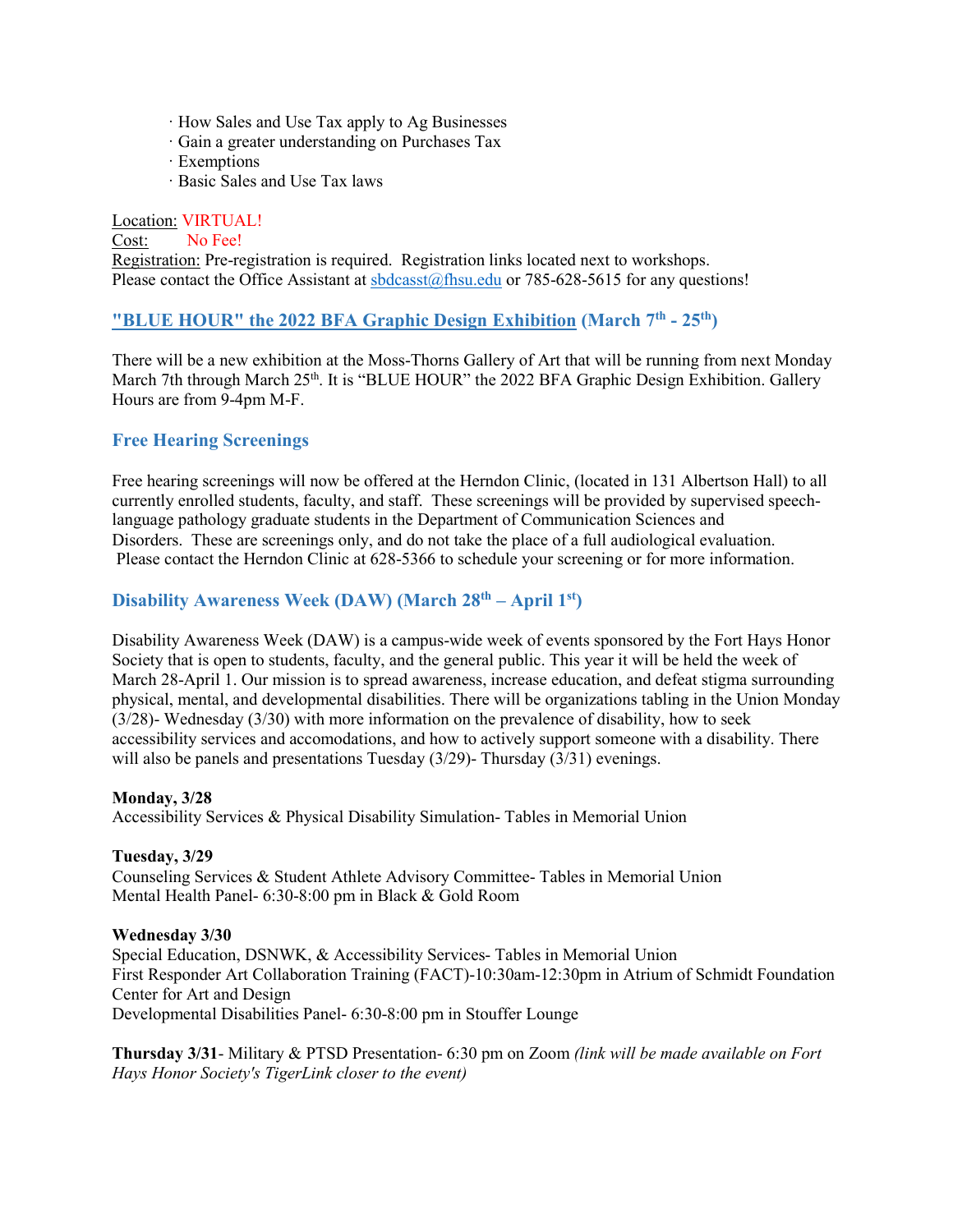You may also anonymously share how disability has affected you or someone you know on the whiteboard in the Union throughout the week of DAW, or by going to this link: [xoyondo.com/mb/7hw3RUHY4J3z5pY](https://linkprotect.cudasvc.com/url?a=http%3a%2f%2fxoyondo.com%2fmb%2f7hw3RUHY4J3z5pY&c=E,1,nq0DKKTsfkekXeq0xd47MJaGqTbS3oduR5nqUADaodPRnmSijgRwkeMW9NB6Y_sW_HVE3fuXKN5BpMiidfvMJ0H2KikJppRXqJS8MNgV&typo=1) Take an Implicit Attitude Test on disability by going to this link: <https://implicit.harvard.edu/implicit/takeatouchtest.html>

If you have questions or would like to get involved in this event, please contact [hmwiebe@mail.fhsu.edu](mailto:hmwiebe@mail.fhsu.edu) or [fhhs.fhsu@gmail.com](mailto:fhhs.fhsu@gmail.com)

# <span id="page-5-0"></span>**Accepting Submissions for SACAD 2022**

Submissions for the annual John Heinrichs Scholarly and Creative Activity Days (SACAD) are now being accepted. Submissions are welcome from all faculty, staff, and students. The deadline to submit your work is **April 1st by 11:59pm CST.**

For more information about the event as well as how to access the online submission form, what to submit, and additional presentation resources, please visit our website and Facebook page:

**<https://www.fhsu.edu/research/events-and-opportunities/sacad/event-submission-details>**

**<https://www.facebook.com/ResearchFHSU>**

Questions? Contact Whitney Whitaker [\(wkwhitaker@fhsu.edu\)](mailto:wkwhitaker@fhsu.edu) and/or Arvin Cruz [\(ajcruz2@fhsu.edu\)](mailto:ajcruz2@fhsu.edu)

# <span id="page-5-1"></span>**Memorial Union Fall 2022 and Spring/Summer 2023 Reservations**

Need a space to host an upcoming event?

The FHSU Memorial Union will begin accepting bookings for fall 2022 and spring/summer 2023 (*August 1, 2022- July 31st, 2023*) on **March 21st, 2021**! Spaces are available by reservation only.

For information on room capacities, rental rates, catering and more visit [https://www.fhsu.edu/union/booking-a-space/index.](https://www.fhsu.edu/union/booking-a-space/index)

Contact the Memorial Union Administrative Office at 785-628-5305, email us at [fhsuunion@fhsu.edu,](mailto:fhsuunion@fhsu.edu) or complete the TigerLin[k Fall 2022/Spring 2023 Memorial Union Request for Room](https://tigerlink.fhsu.edu/submitter/form/start/525502) form to make your request.

# <span id="page-5-2"></span>**Enjoy a Walk and Talk! Join the Walking Group in the Coliseum**

Put on your walking shoes and join us for walking and some talking on Mondays at 4:45 in the Coliseum.

We will meet upstairs from Gate 1.

Please contact Amy Schaffer [\(alschaffer@fhsu.edu\)](mailto:alschaffer@fhsu.edu) or Anita Walters [\(amwalters@fhsu.edu\)](mailto:amwalters@fhsu.edu) if you have any questions.

# <span id="page-5-3"></span>**Free Dental Clinic – Volunteers Needed!**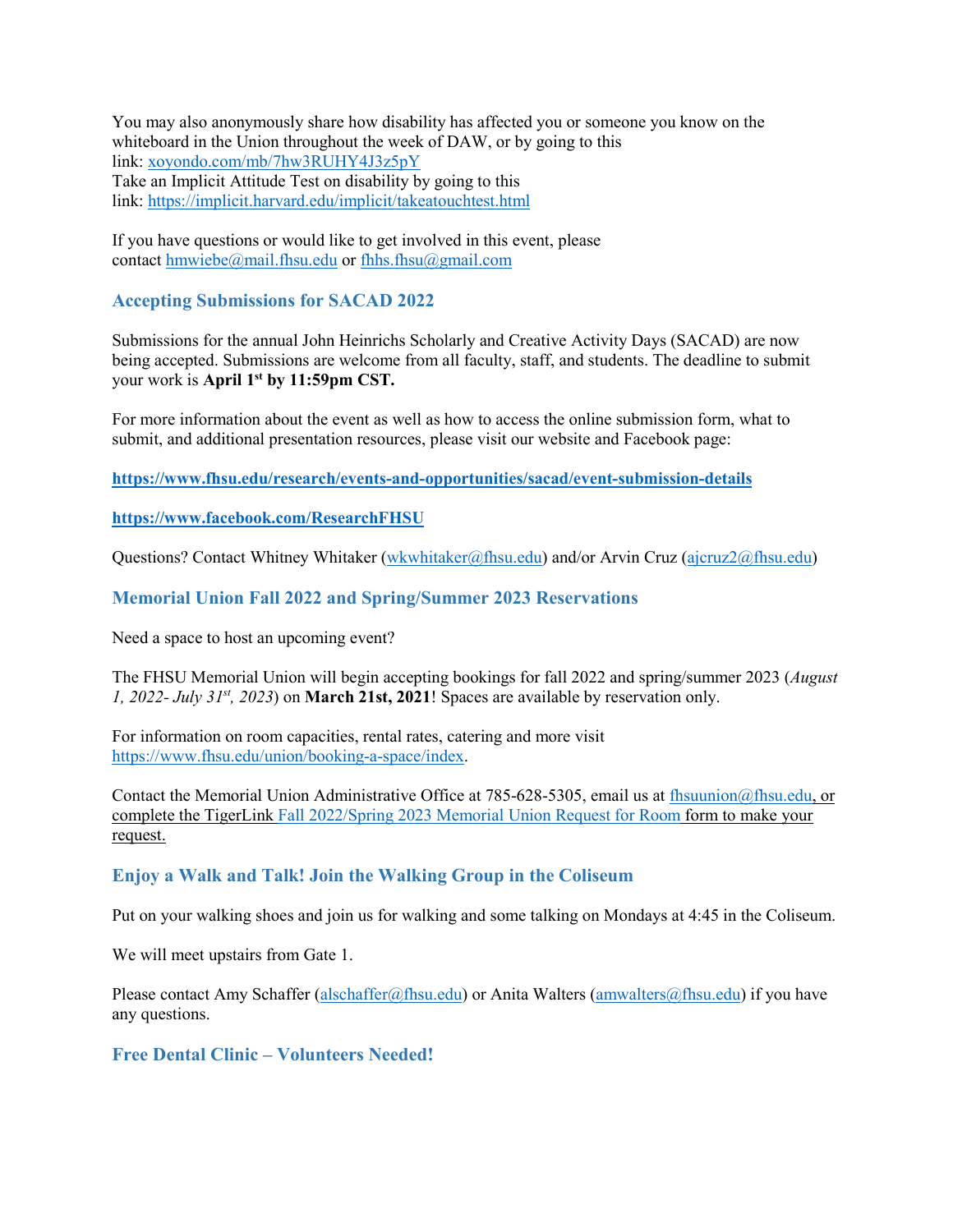The Kansas Dental Charitable Foundation is pleased to announce the Kansas Mission of Mercy (KMOM) **free dental clinic scheduled for March 25-26, 2022 at the Ellis County Fairgrounds** in Hays. Services provided include cleanings, fillings, and extractions. Services are provided on a first come, first served basis and all patients must be able to wait in line - no appointments (exceptions are made for children). The clinic opens at 5:30 AM on both Friday and Saturday.

Please contact Jess Albin at Health and Wellness Services [\(jkalbin@fhsu.edu\)](mailto:jkalbin@fhsu.edu) with any questions and be sure to learn more important information at<http://www.ksdentalfoundation.org/patients/>

### **UPDATE — Volunteers needed!**

The Kansas Mission of Mercy (KMOM) event will be held Friday March 25th - Saturday 26th. It will treat nearly 750 patients ABSOLUTELY FREE in two days at the Ellis County Fairgrounds. They will need about **500 volunteers** throughout the weekend including a set-up crew on Thursday, March 25th and a tear-down group on Saturday 26th.

Volunteers will register online starting December 20, 2021. Each volunteer must sign up separately. They will choose which shifts they would like to work. The doors open at 5:30am each day. There are opportunities to hand out meals for breakfast and lunch to patients, work in the volunteer room to feed those volunteering, registration assistance, translators, just to mention a few.

# <span id="page-6-0"></span>**Hispanic Film Festival Dates Spring 2022**

**WHAT?** *ESL: English as a Second Language*, (2005) Director: Youssef Delara **WHEN?** Monday March 28, 2022 6:00 PM **WHERE?** Albertson Hall Room 169

The FHSU and Hays Community are invited to view *ESL: English as a Second Language*, directed by Youssef Delara, at the Department of Modern Languages Annual Hispanic Film Festival on March 28, 2022 at 6:00 PM, in Albertson Hall, room 169.

\*All films are presented as part of the Modern Languages courses MLNG 325/326, and will be in Spanish with English subtitles.

Please wear a mask inside AH 169 at all times!

Future Dates: Monday April 25 at 6:00pm in AH 169

The Department of Modern Languages along with our historical sponsors, The Program for Cultural Cooperation between Spanish Ministry of Cultures and United States Universities, and The FHSU Conversation with Diversity Project, are proud to be able to present this monthly film series throughout the academic year.

**For further information, contact: Dr. Espino-Bravo in Modern Languages [\(c\\_espinobravo@fhsu.edu\)](mailto:c_espinobravo@fhsu.edu).**

*Sponsored by the Modern Languages Department*

<span id="page-6-1"></span>**Hispanic Dance Sessions Spring 2022**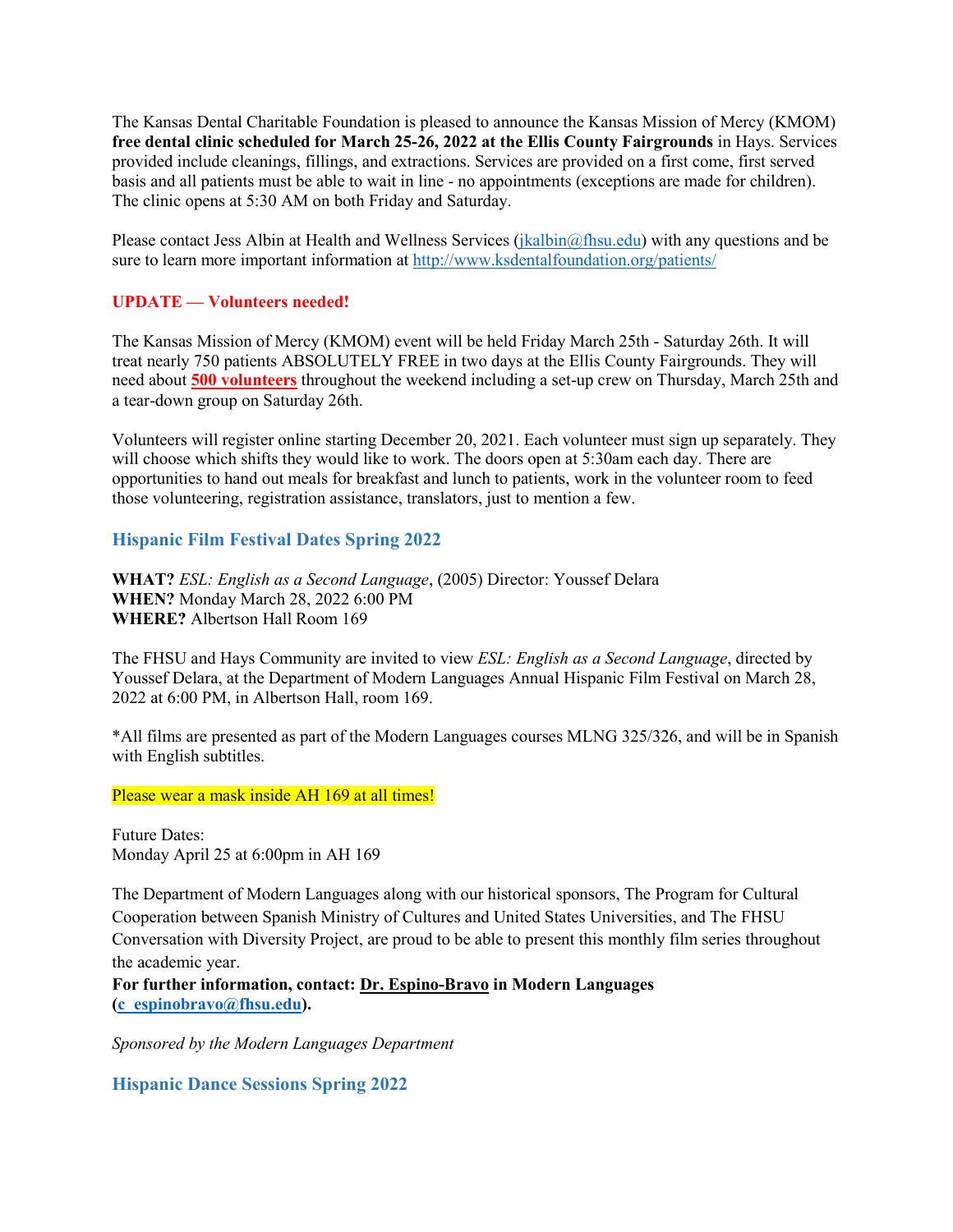Plan to stay for one hour and 25 minutes at least (warm up and cool down sessions). Our dance sessions are practical, hands-on-learning sessions, which teach dancing steps and dance choreographies using original music from the countries we are teaching about. We teach about the culture, context, and the rich diversity each dance and country provide. Through the dances and music, you will immerse yourself in a specific culture and learn about it. All dances we teach are connected somehow to Hispanic culture, and through Hispanic Dance Sessions, we aim to promote Hispanic culture and diversity at FHSU and in Hays, KS. Sessions will be taught live and will also be streamed live on ZOOM to make it accessible and inclusive to friends who cannot make it to the campus sessions. Please wait until we open the Zoom room for you. We start at 6:30 pm promptly, or when CH 122 is free. All sessions are free and open to anybody who would like to learn about these dances.

Please wear a mask inside CH 122 at all times during the dance session!

### **<https://fhsu.zoom.us/j/97434239882?pwd=NGIwOFdSS0VPS2ZPdm56WUE2Tlc1UT09>**

Spring 2022 Schedule

Wed March 30 Lyrical Dance (Body Expression) & Jazz from 6:30 - 9:00pm (Hannah, Sofi) Wed April 6 Zambra Fusion (Spanish & Arabic influences) from 6:30 - 9:00pm (Nichole English) Wed April 13 Salsa & Jota from Aragon (Spain) from 6:30 - 9:00pm (Chita Espino, Nicole English) Wed April 20 Jazz from 6:30 - 9:00pm (Hannah and Sofi) Wed April 27 Polynesian Dances (Traditional Hula) from 6:30 - 9:00pm (Nichole English) Wed May 4 (LAST SESSION) Special collaboration tonight from the Barn Hoppers Club. Learn some cool line dancing steps. Salsa Party from 6:30 - 9:00pm (Chita Espino and Nicole English)

*All Hispanic Dance Sessions are sponsored by the Modern Languages Department, Spanish Club FHSU, and the Collaboration of the Department of Sociology*

# <span id="page-7-0"></span>**NOTICE: Annual Steam Shut Down May 16th - 27th**

### **Please mark on your calendar to avoid scheduling events that need steam for hot water and/or cooking these two weeks**

As in the past, "Annual Steam Shut Down Notice" (Two Weeks)

The Energy Division / Power Plant have planned a steam shut down for the two weeks of May 16 thru May 27, 2022.

#### **Steam Shut Down is always the two weeks following Commencement.**

This annual shutdown is needed for multiple repairs in the University's steam and condensate distribution system, and is required for all annual cleaning, inspections and certifications of the Power Plant steam and condensate equipment.

Steam off to campus 8:00 PM Sunday night (5/15/2022) If all goes well: Steam will be back on to campus on or before 5:00 PM Friday May  $27<sup>th</sup>$ .

This is just a steam shutdown, that will affect only heating , domestic hot water and cooling if your building uses steam for that purpose. No other utility will be affected.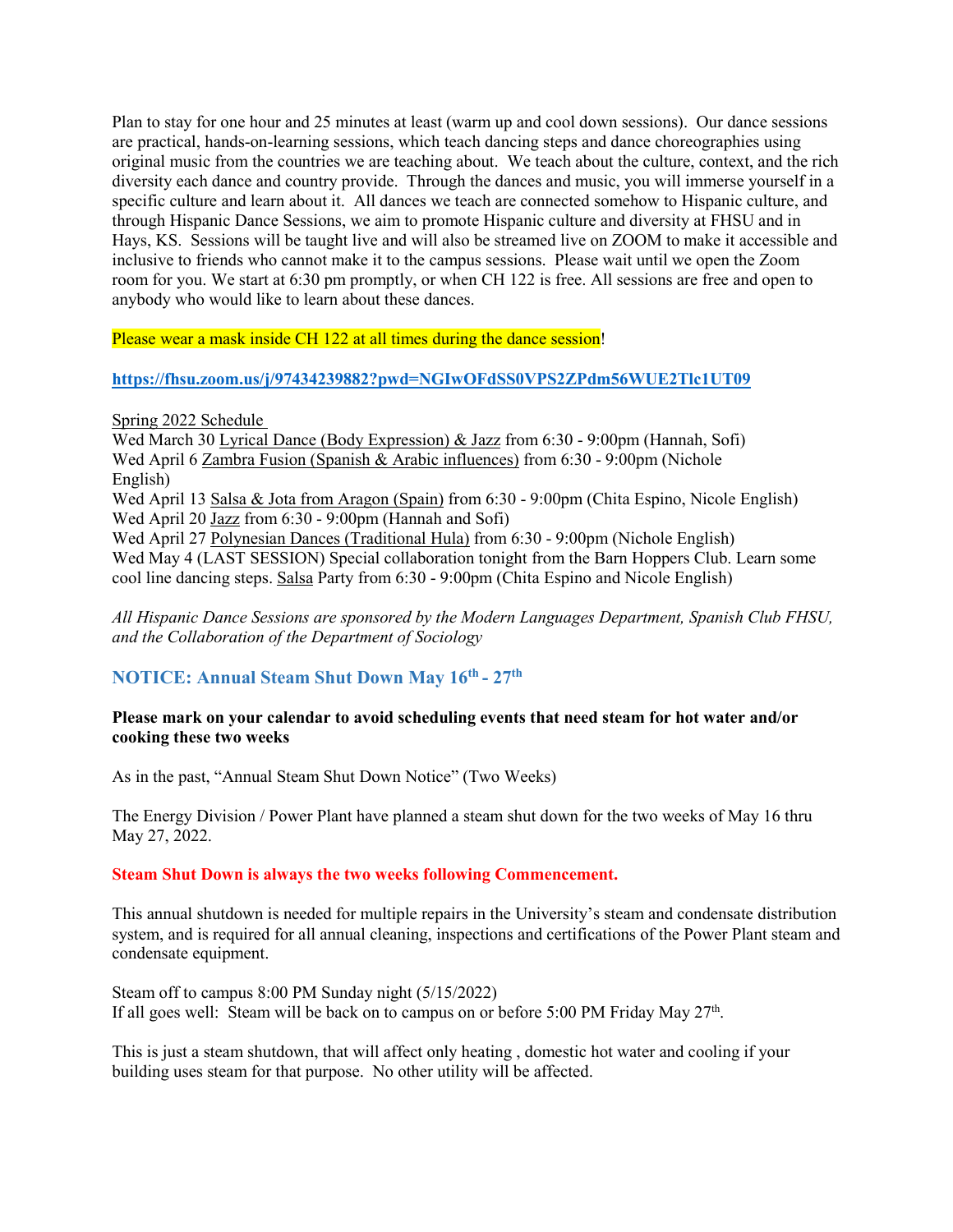Buildings affected by this steam shut down: Akers Albertson Center For Art & Design Cunningham **Custer** Fischli-Wills Center for Student Success Forsyth Gross Hammond Malloy Martin Allen **McCartney** McMindes Memorial Union Picken Rarick Sheridan Stroup Tomanek

*Thank you all for your cooperation.*

# <span id="page-8-0"></span>**United Airlines Discount for Spring Commencement**

We are pleased to partner with United Airlines for air travel to the FHSU May 2022 Commencement.

- To make flight reservations online please click on discount code ZKUB927626
- MileagePlus members earn Premier Qualifying Dollars and miles for their travel.
- Dates of travel must occur between May 10, 2022, to May 17, 2022, and use the discount code ZKUB.

You may also call United Meeting Reservation Desk at (800) 426 – 1122

- Monday Friday 7:00 a.m. 9:00 p.m. Central Time
- Saturday Sunday 7:00 a.m. 5:00 p.m. Central Time

Booking fees are waived for Meeting reservations. International customers may contact their local United Reservation Desk.

### <span id="page-8-1"></span>**Practice German with the Department of Modern Languages**

Do you want to practice your German? Join us in Zoom for an informal conversation on the following dates:

March 3 and 24 April 7 and 28 May 5

Time: 4:00 to 5:00 pm

Zoom link: [https://fhsu.zoom.us/j/99785712439\](https://fhsu.zoom.us/j/99785712439/)

For more information, contact Dr. Giovani Lopez at g\_lopezlopez $@$ fhsu.edu.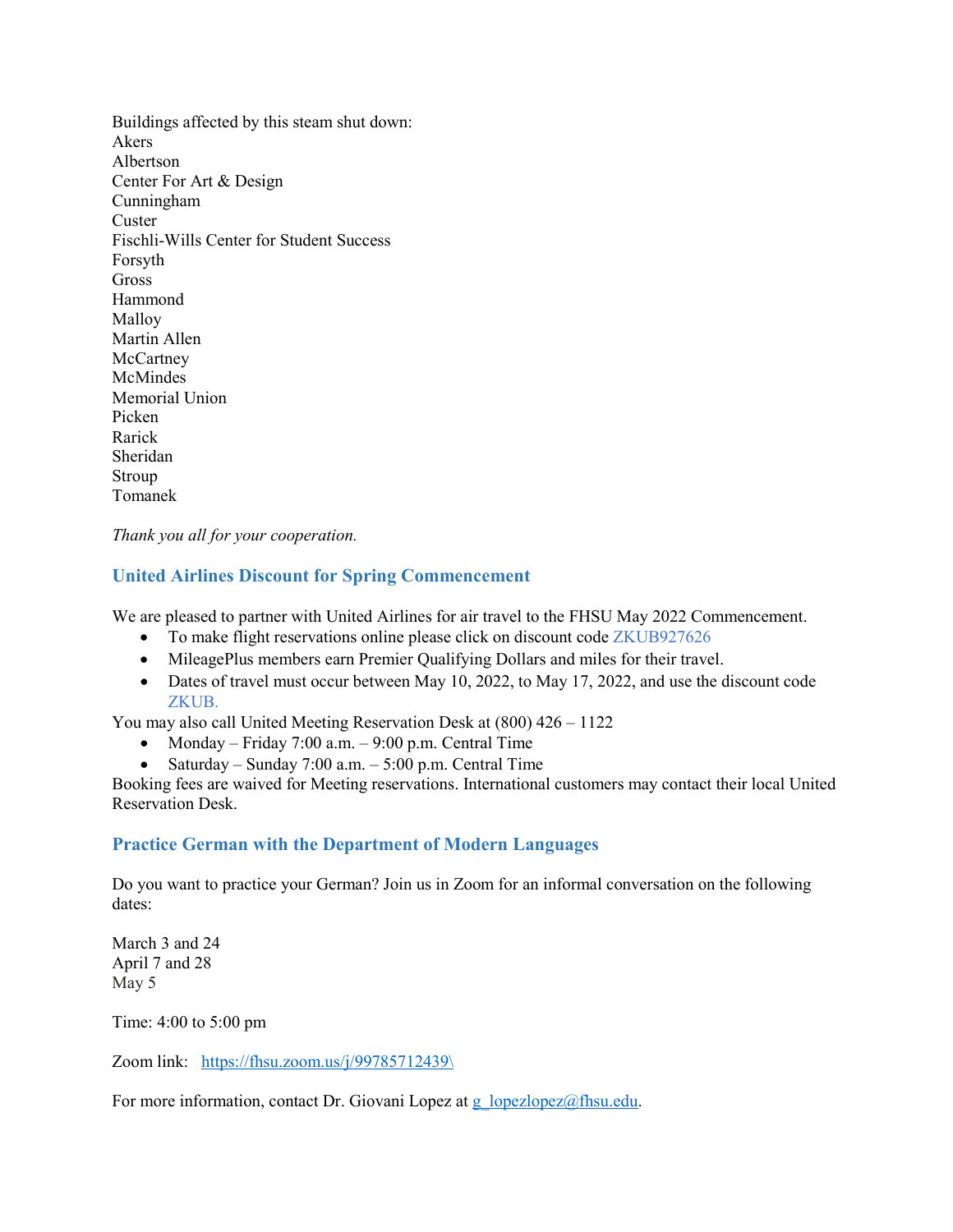#### Department of Modern Languages

### <span id="page-9-0"></span>**Spring Commencement Hotel Discount**

Avid Hotel of Hays is offering spring 2022 FHSU Online graduates and their families a reduced rate of \$85.00 per room per night on Thursday, May 12th and Friday, May 13th, 2022!

Amenities include free internet, free breakfast, a refrigerator in every room, a 24-hour fitness room, and a heated pool available until midnight every night.

Please call 785-625-1101 and mention the discounted rate for FHSU Online students and families. For questions, please ask to speak with Ron.

#### **EVENTS**

<span id="page-9-1"></span>**NewSpring For The Park** Thursday, March  $24<sup>th</sup>$ , 6:30pm – 8:00pm Beach/Schmidt Performing Arts Center

Join us at Beach/Schmidt Performing Arts Center on Thursday, March 24 from 6:30-8pm for **NewSpring For The Park**! Expect an unforgettable and inspiring evening of Christian and gospel music, original songs, and more, led by NewSpring Kansas Worship, the worship arts ministry of NewSpring Church in Wichita. **While admission is free, a special donation offering will be collected to benefit the Hays ARC Park [\(haysarcpark.org\)](http://haysarcpark.org/).** Lead Pastor Mark Hoover and the NewSpring Church team would love to meet you before the concert! Stop by as early as 5:30 p.m. to say hello. *There will be free pizza for Fort Hays State University students immediately following the event.* Questions? Contact Jess at [jkalbin@fhsu.edu](mailto:jkalbin@fhsu.edu)

# <span id="page-9-2"></span>**Borderland Abolition Art Lecture by Fronteristxs Collective** Thursday, March  $24<sup>th</sup>$ , 7:00pm Virtual (Zoom)

Arts for Social Change sponsors an art lecture by Fronteristxs collective this Thursday, March 24 at 7 pm. This artist group takes an activism approach to art and performance addressing issues of immigration and incarceration. Visit their website for more info. [https://fronteristxs.site/](https://fronteristxs.site/?fbclid=IwAR1zgbYnIzeH0YNyWMgFI0dqQbYL6a_f0Tvmz_93WzVGgBBxSZJVk4Fbs8w)

This event is free and will be presented on Zoom. [https://fhsu.zoom.us/j/7748240944...](https://fhsu.zoom.us/j/7748240944?pwd=M1hqV1Z2c0ZVL3Q0K3ZsU2lteUs0Zz09&fbclid=IwAR1XJjNrtRJ54L-q7dDCaYE-l2mGZzN0oCmCk0aJQJIx555KAWe4QIVDKg4) Meeting ID: 774 824 0944 Passcode: Art

<span id="page-9-3"></span>**Science Café presents: "Webb Space Telescope a New View of the Universe"** March 28, 2022, 7:00 PM 'The Venue' @ Thirsty's, 2704 Vine Street, Hays, KS 67601

Find out more about the mission that will open new views of the universe. Presenter: Dr. Paul Adams, Dean, College of Education, Professor of Physics and Anschutz Professor of Education, NASA JPL Solar System Ambassador, Fort Hays State University

Sponsored by Science and Mathematics Education Institute Free and open to public.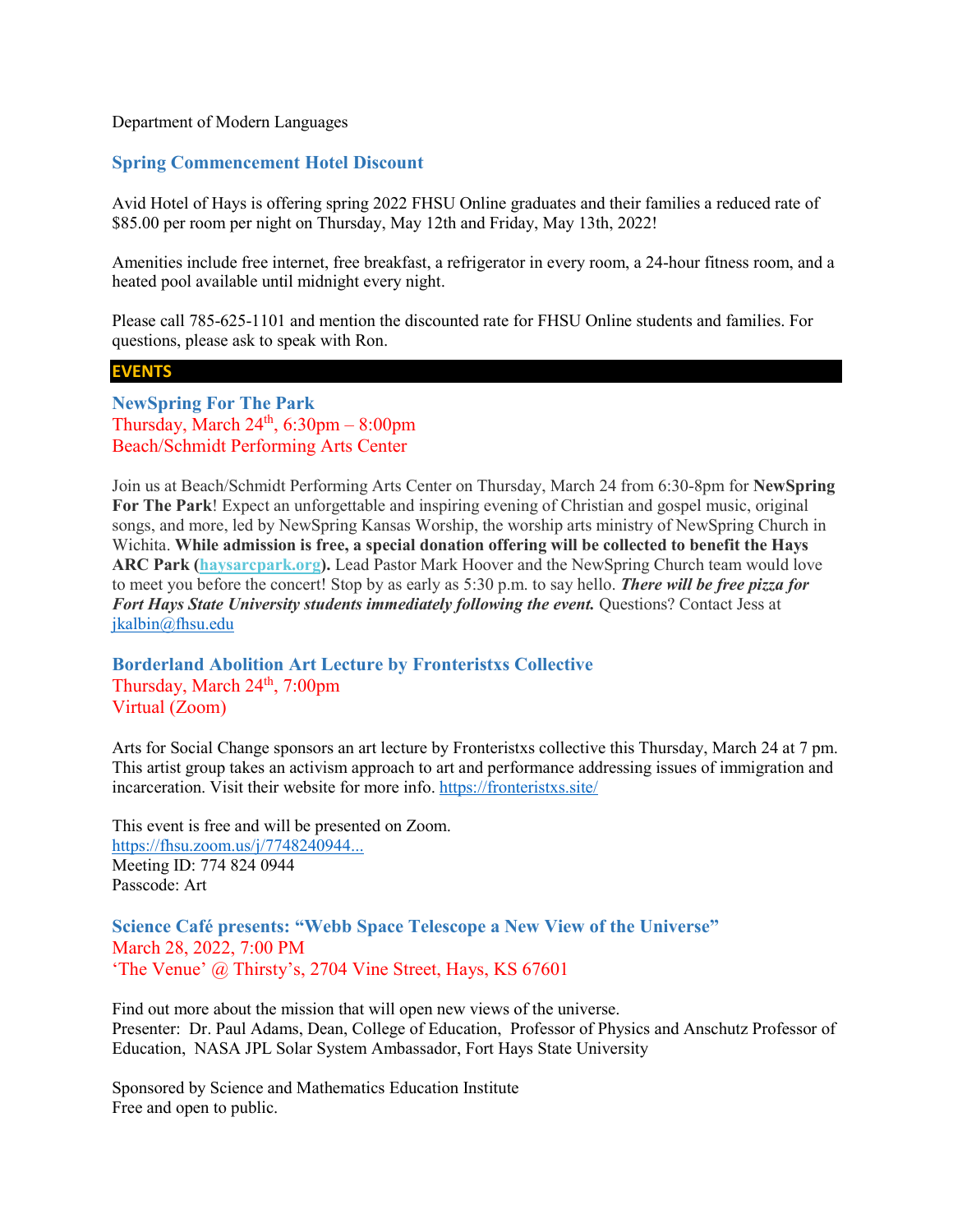[www.fhsu.edu/smei](http://www.fhsu.edu/smei) [www.twitter.com/FHSUScienceCafe](http://www.twitter.com/FHSUScienceCafe) [www.facebook.com/FHSUScienceCafe](http://www.facebook.com/FHSUScienceCafe)

# <span id="page-10-0"></span>**FHSU Motorcycle Maintenance Event, Meet and Greet** Thursday, March  $31<sup>st</sup>$ , 4:30pm Center for Applied Technology, Room 139, outside in bay 1

Fort Hays Motorcycle Club will be hosting a spring motorcycle maintenance event on March 31st at 4:30 p.m. in the Center for Applied Technology, Room 139, outside in bay 1. This event is open to all Fort Hays State University staff and students. In this event, we will be covering topics such as break readiness, tires, fuses, diagnostic systems, engine codes, chain/belt maintenance, tank rust, emergency start without an electric fob, and much more. Prior to the information segment of the event, we will be hosting a meet and greet from 4:30 p.m. - 5:00 p.m. to welcome all new and familiar faces. Come and visit or bring your bikes, we would love to see you there!

# <span id="page-10-1"></span>**Philosophy Café – Dr. Peter Tramel: War Crimes** Thursday, March 31<sup>st</sup>, 7:00pm Paisley Pear back room, 1100 Main St, Hays

The United States, Russia, and most other nations have signed treaties, such as the Geneva and Hague Conventions and the U.N. Charter, that identify some ways of starting or waging wars as war crimes. These treaties divide war crimes into two broad categories. Illegal ways of starting wars are Crimes Against Peace. Illegal ways of waging wars are Crimes Against Humanity. This presentation will be about the philosophical principles behind the idea that there can be both crimes against peace and crimes against humanity. Discussion will be about how these principles apply to the current war in Ukraine. \*\*This is meant to be a presentation by a disciplinary expert where the philosopher will give a short presentation or lay the groundwork for further discussion, and then the discussion and Q and A will be loosely bound to the topic.

<span id="page-10-2"></span>**Writing & Critical Thinking: An Engaging Approach** Tuesday, April  $5<sup>th</sup>$ , 11:30am – 4:30pm CST Forsyth Library's South Study Area **Register:** <https://bit.ly/WAC4TILTed>

Join colleagues at the TILTed Tech/Writing Across the Curriculum Mini-Conference, **Writing & Critical Thinking: An Engaging Approach,** to learn how to:

- Use classroom activities and evidence-backed methods to improve student writing skills, critical thinking and active learning.
- Apply these engaging ideas to exploratory, low-stakes writing assignments and formal, highstakes writing assignments.
- Learn effective ways to give students early (formative) feedback and final (summative) feedback on their writing while managing the "paper load."

**FREE BOOK & FREE LUNCH** - All registered attendees will receive a free copy of *Engaging Ideas: The Professor's Guide to Integrating Writing, Critical Thinking, and Active Learning in the Classroom* by John C. Bean and Dan Melzer upon which all the sessions will be based. This event also includes a catered lunch from Gella's Diner & Lb. Brewing Co and mid-afternoon snacks from Chartwells.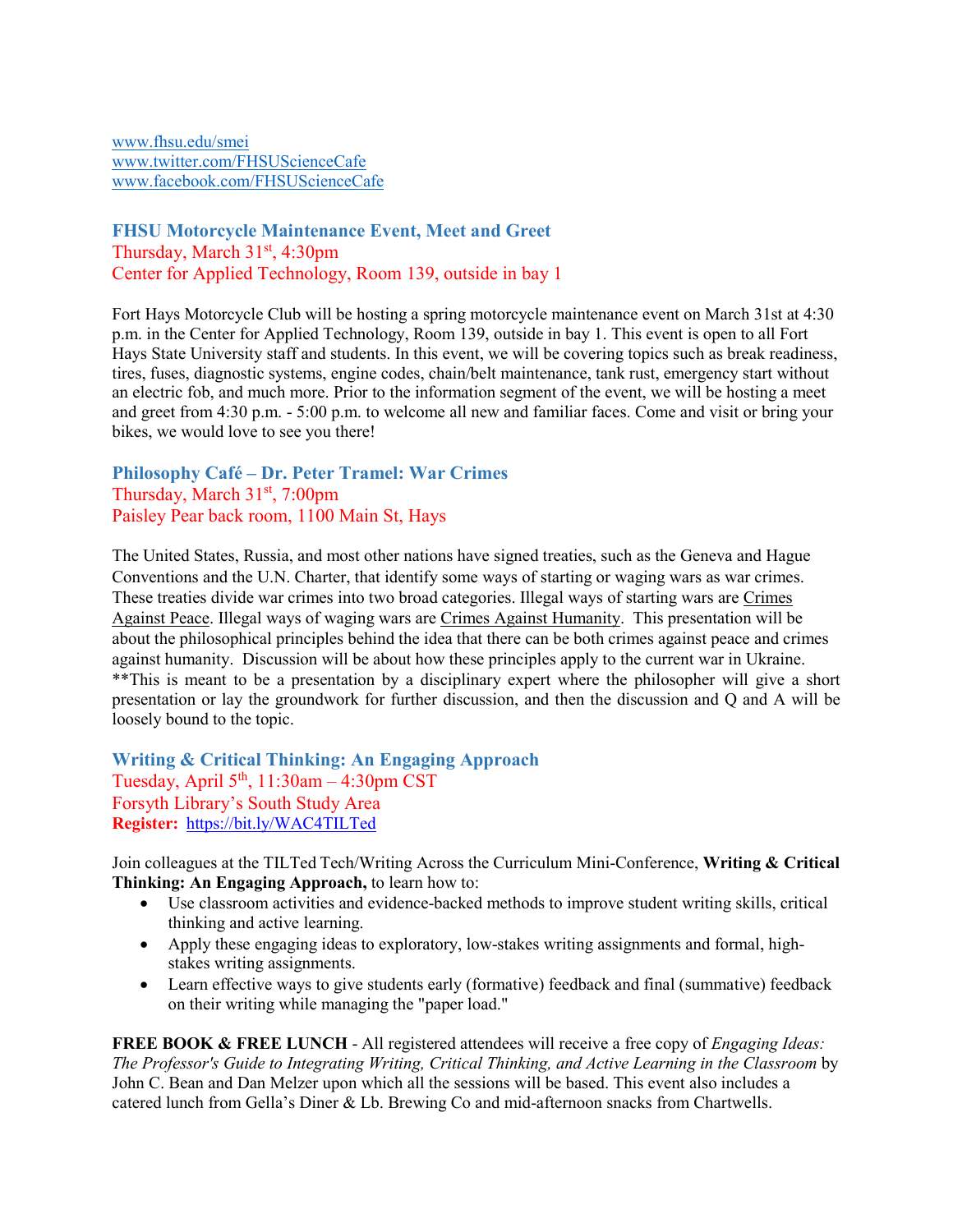The mini-conference is hosted by the Writing Across the Curriculum Committee (WAC), Forsyth Library, TILT, and Technology Services. Questions? Contact [cllandis2@fhsu.edu](mailto:cllandis2@fhsu.edu)

<span id="page-11-0"></span>**Love & Healthy Relationships Expo** Wednesday, April  $6<sup>th</sup>$ , 6:00pm – 8:00pm Memorial Union, Black and Gold Room

Dear FHSU community,

To raise awareness on sexual and domestic violence during the April National Sexual Assault Awareness Month, the Center for Empowering Victims of Gender-based Violence (CEVGV) collaborates with university organizations and community partners to host an information Expo on healthy relationships.

Time: April 6<sup>th</sup>, 2022, Wednesday 6 to 8 pm (CST) Location: Memorial Union Black and Gold Room Snack will be provided.

The purpose of the Expo is to provide vital information and essential training for students and the community interested in learning about 1) relationship health; 2) resources available to the students and community; 3) critical issues in healthy relationships. We have invited the leading organizations and allies from Ellis and Hays counties to participate in this Expo. Students can browse the fair and receive a variety of information from each organization. Each training session is intended to be less than 15 minutes to allow students to visit all the organizations.

#### **Participating organizations**

- Center for Empowering Victims of Gender-based Violence
- FHSU Health and Wellness Center
- Title IX office
- FHSU Police
- Art for Social Change
- Jana's Campaign
- Options Domestic and Sexual Violence Services

#### **Topics:**

- Healthy Relationship Inventory
- How to report sexual assault cases to the police
- Bystander Intervention & Reporting
- How to Foster Healthy Relationships
- Victim Blaming & Why It is Wrong
- How to Identify Community Resources
- Advocacy & Awareness Training

Ziwei Qi, Ph.D. Assistant Professor Department of Criminal Justice Co-founder of the [Center for Empowering Victims of Gender-based Violence](https://www.fhsu.edu/criminaljustice/center-for-empowering-victims-of-gender-based-violence/index) **(CEVGV)**

<span id="page-11-1"></span>**Harvard Professor, Dr. Naomi Oreskes, to speak at FHSU**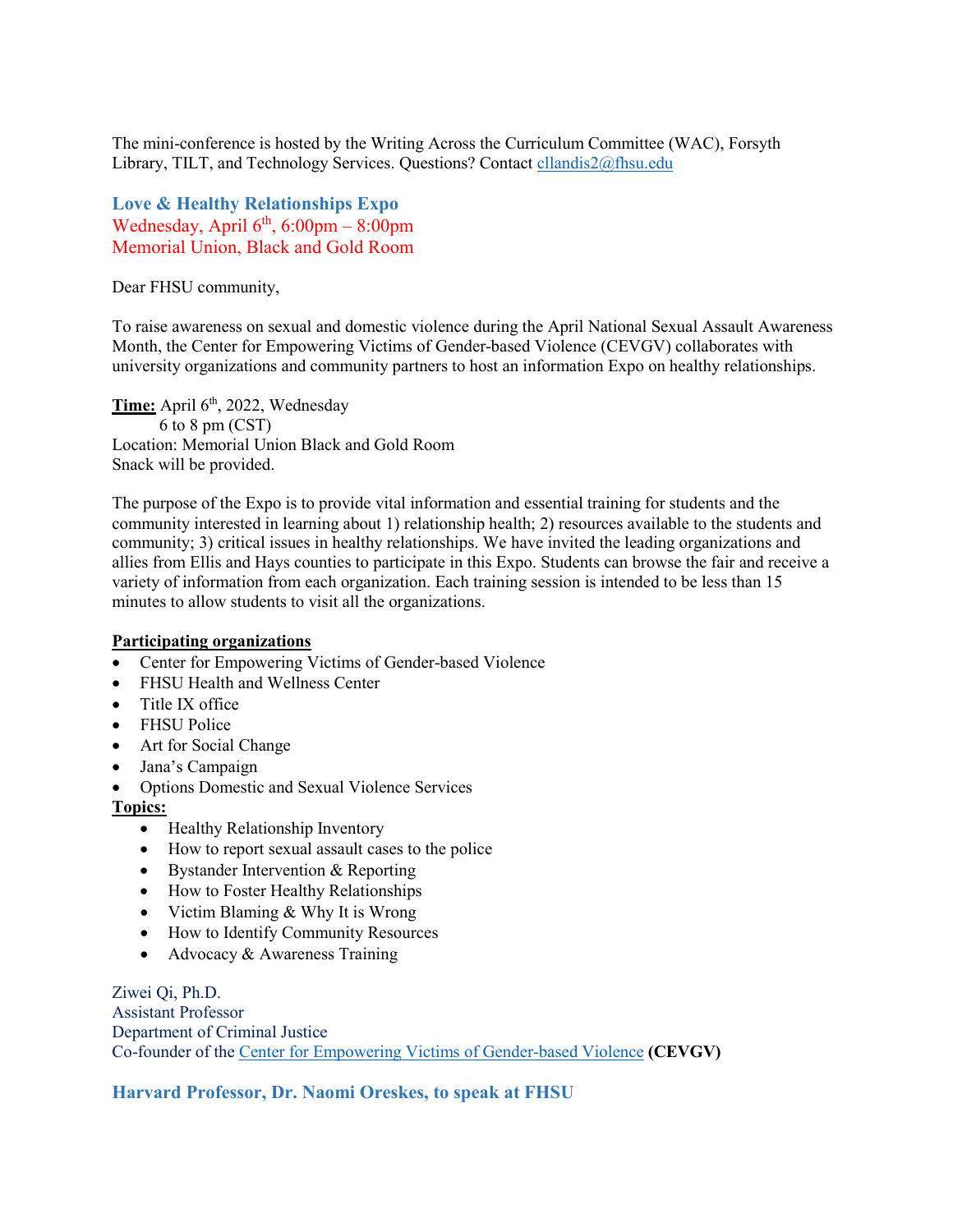### Thursday, April  $7<sup>th</sup>$ , 5:30pm Robbins Center

The Werth College of Science, Technology and Mathematics at Fort Hays State University will host internationally known author and speaker, Dr. Naomi Oreskes. Her presentation will be based on her book "Why Trust Science?" and will be held at 5:30 p.m. Thursday, April 7, at the Robbins Center. She will be available to sign books after the presentation, which is free and open to the public. <https://www.fhsu.edu/news/2022/03/harvard-professor-to-speak-at-fort-hays-state>

Contact Grady Dixon ( $pgdixon@fhsu.edu)$  with any questions.

# <span id="page-12-0"></span>**FHSU Holocaust Remembrance Committee's Virtual Book Club** Thursday, April  $14<sup>th</sup>$ , 6:00pm Virtual (Zoom)

The FHSU Holocaust Remembrance Committee will be hosting a virtual book club discussion on April 14th at 6p (central) via zoom. We will be discussing The Dressmakers of Auschwitz by Lucy Adlington. Please register to receive zoom link: <https://forms.gle/XxGifVxvZw3sLcUu5>

# <span id="page-12-1"></span>**FHSU College Rodeo** Thursday-Saturday, April  $14^{\text{th}}$ -15<sup>th</sup>-16<sup>th</sup>, 7:00pm Doug Philip Arena

FHSU's annual rodeo will be held April 14<sup>th</sup> – 16<sup>th</sup> at Doug Philip Arena located on Golf Course Road, a half-mile west of U.S Highway 183 Alternative.

### **EMPLOYMENT OPPORTUNITIES**

<span id="page-12-2"></span>**Assistant Director of Student Fiscal Services**

### **This position is for current FHSU employees only.**

#### **Position Description**:

This position will assist the Director in planning, organizing, directing, and developing policy. The Assistant Director will offer support in establishing and meeting goals, meeting critical deadlines, evaluation of processes, and act as direct supervisor of all Student Fiscal Services staff in the absence of the Director. The Assistant Director represents Student Fiscal Services on committees and task forces when requested by the Director or in the absence of the Director. The Assistant Director will develop assessment instruments and analyze data in the form of reports and recommendations for action. The Assistant Director responds to and initiates correspondence regarding matters pertaining to assigned functions. The Assistant Director protects the confidentiality of sensitive information and completes other duties and responsibilities as necessary or as assigned by the Director.

The Assistant Director will serve at a professional level with a strong commitment to customer service and must have excellent interpersonal, organization, and written communication skills. The Assistant Director will interact with diverse public and academic constituencies. The Assistant Director will have the ability to handle numerous projects simultaneously and work in a fast-paced environment. The Assistant Director must demonstrate the ability to work both independently and in a collaborative team effort, interpret and apply regulations, and maintain a professional demeanor in tense situations.

The Assistant Director must have strong computer and technical skills and have knowledge of and use generally accepted accounting principles. Accounting responsibilities may include auditing bank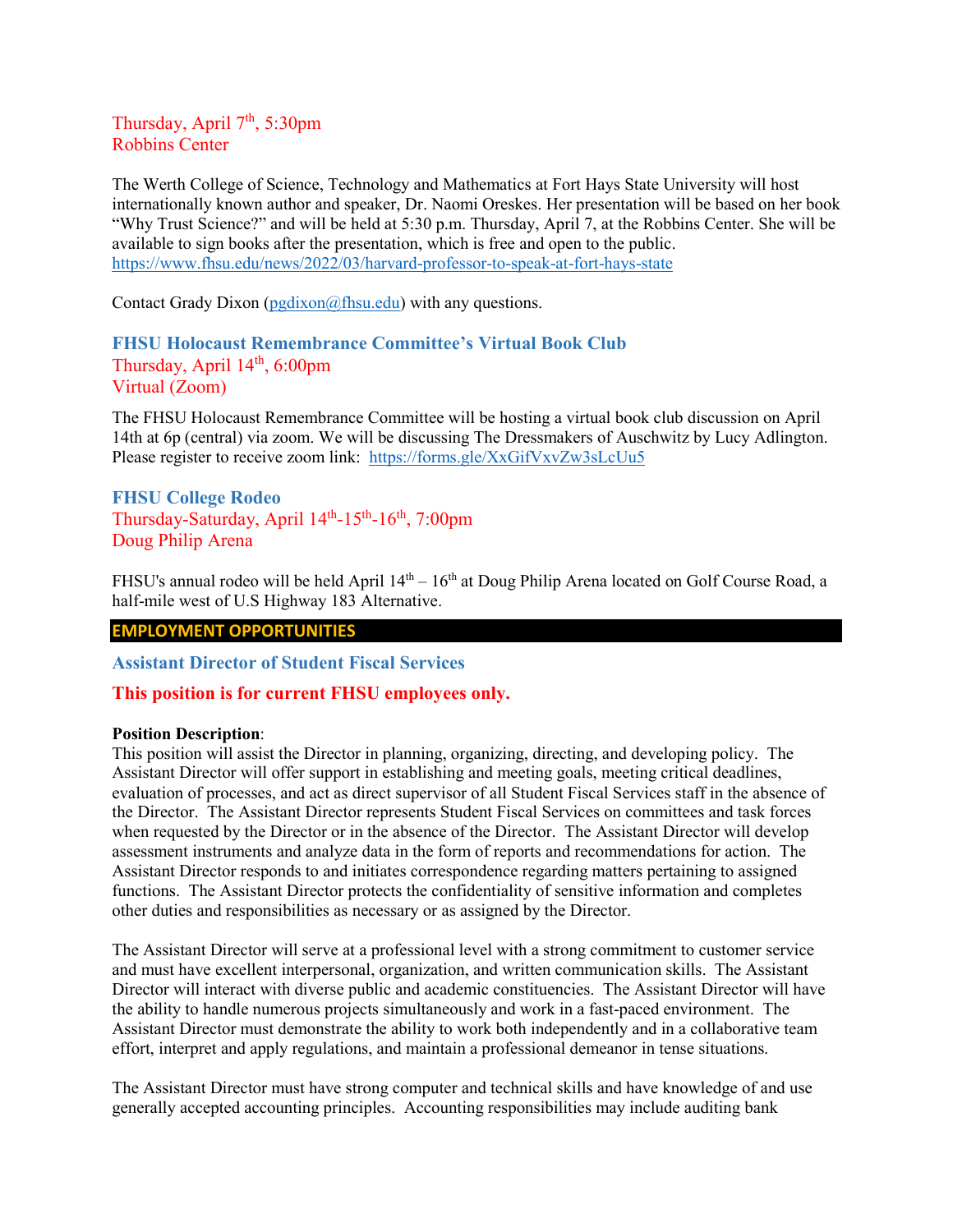balances, authorizing wire transfers, and reconciling statements and account balances to the general ledger funds; preparing monthly and annual reports; and ensuring proper internal controls are in place to safeguard the university assets.

### **Minimum Qualifications**:

This position requires a Bachelor's Degree or higher in Accounting, Finance, or a related field. Must also have three to five years of accounting or related experience. Requires knowledge of accounting principles and the ability to work on various accounting and business software programs to create reports and documentation. Demonstrated ability to use and be proficient with Microsoft Office suite (Outlook, Word, Excel, & PowerPoint).

For a full description and to apply, please logon on to Workday, click on the "Career" worklet and Find Jobs.

### <span id="page-13-0"></span>**Skilled Trades Technician, Plant Operations – Energy Division**

#### **Position Description**:

Operation, maintenance and repair of industrial equipment as in boilers, generators, pumps and valves. Work involves all aspects of boiler operation and steam distribution to include general maintenance and repair of related Energy Division/Power Plant equipment. Follow written and oral procedures, reading and recording gauges and water testing.

Required to be able to work in confined spaces such as the boilers, tanks, and steam tunnels. Must be able to lift at least 50lbs, work overhead, climb steps, ladders, and scaffolding.

#### **Work Schedule**:

- Heating season, 6 months shift required (4:00 PM to Midnight)
- Summer season, 6 months M-F day shift (7:00 AM to 3:30 PM)

**Minimum Qualifications**: High School Diploma or GED equivalency. One year of experience in a skilled craft area. Education may be substituted for experience as determined relevant by the university.

#### **Preferred Qualifications**:

- Practical knowledge in general repair and maintenance
- No test required, will train the right person

**Appointment Date:** The start date will be determined after acceptance of an offer and successful completion of a background check.

**Application Deadline**: Review of applications will begin immediately and continue until the position is filled.

**Salary**: \$14.50/hour, plus \$0.30-\$0.60 shift differential when applicable

For a full description and to apply, please visit<https://fhsu.wd1.myworkdayjobs.com/CAREERS>

### <span id="page-13-1"></span>**Assistant Director of Health and Wellness Services**

#### **Position Description:**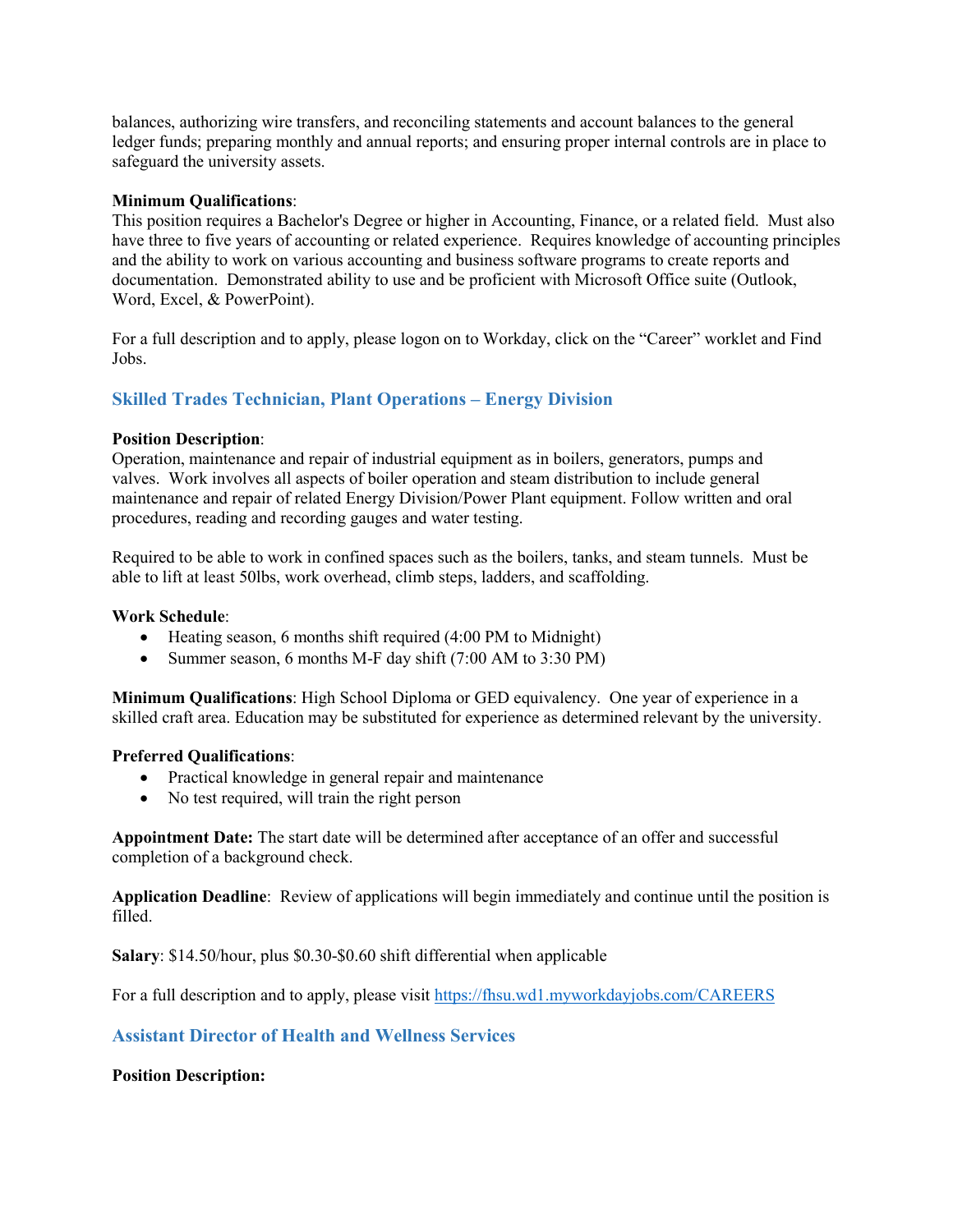The Assistant Director of Health and Wellness Services at Fort Hays State University is responsible for efficient and effective operation of the university's Health and Wellness Services office. The services in the office include defined primary care and urgent care medical services, mental health and substance abuse counseling, accessibility support services, site supervision for nurses and counselors in training, as well as comprehensive health education and prevention programs for students, faculty and staff at Fort Hays State University. The Assistant Director will work to ensure appropriate levels of healthcare services for students are provided in compliance with laws, policies, procedures and guidelines as established by the college, district, and various licensing/accrediting agencies. The Assistant Director will report to the Director of Health and Wellness with primary emphasis on daily operations, program management, health service delivery, medical service administration, and technology services.

### **Minimum Qualifications:**

Bachelor of Science in Business, Healthcare Administration, or related field with two years of administrative experience. Working knowledge of health services.

#### **Preferred qualifications:**

Master's degree in Business, Healthcare Administration or related field. More than two years of relevant work experience in medical office or office operations; a working knowledge of regulations applicable to a healthcare setting; functional knowledge of medical billing; administrative experience in higher education and/or Student Affairs; work history with evidence of escalating accountability and responsibility in positions. Proficient skills using and troubleshooting technology hardware and software.

**Application Deadline**: April 13, 2022

**Start Date:** June, 2022

For a full description and to apply, please visit<https://fhsu.wd1.myworkdayjobs.com/CAREERS>

# <span id="page-14-0"></span>**School Psychology Faculty & Internship Coordinator - Department of Psychology**

### **Position Description**

Fort Hays State University's Department of Psychology invites applications for School Psychology Faculty (full-time preferred, part-time optional). The full-time faculty position is tenure track.

Preference will be given to candidates who can relocate to Hays, KS. Remote or hybrid candidates will be considered, but candidates must be prepared to have an on-campus presence several days per week.

FHSU and the Department of Psychology is committed to building an environment that is inclusive and representative of our students and state, so we encourage people from underrepresented groups to apply.

### **Faculty Duties**

The ideal candidate will be prepared to teach on-campus and online courses at the undergraduate and graduate levels. The ideal candidate would demonstrate an appreciation of scholarship reflected in their interactions with our graduate and undergraduate students. Service to the department, university, local community, and discipline at large is expected.

#### **Coordinator Duties**

Coordinator duties include, but are not limited to the following:

- Student recruitment
- Coordinating with practicum and internship sites
- Advising and mentoring school psychology graduate students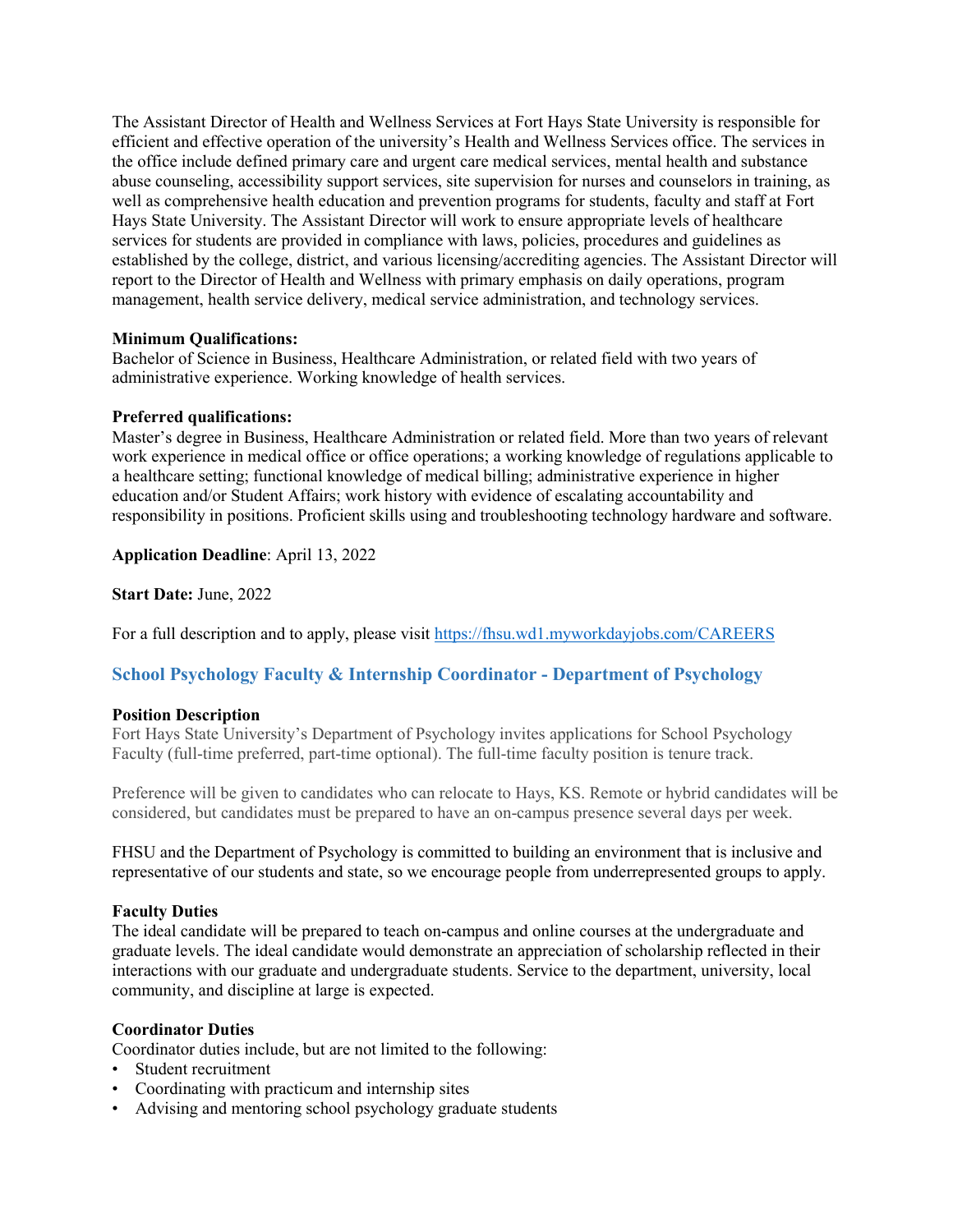### **Qualifications**

### Minimum Qualifications

- A degree of Ed.S. with an emphasis in school psychology
- Licensed in Kansas or home state as a school psychologist, or have the credential of NCSP

### Preferred Qualifications

• Ph.D. or Ed.D. in School Psychology or related field (degree must be conferred by date of appointment)

- Demonstrated effectiveness in designing and teaching on-campus and online classes
- Relevant experience as a school psychologist in a school or community setting
- Strong verbal and written communication skills
- Experience in accreditation and assessment

For a full description and to apply, please visit<https://fhsu.wd1.myworkdayjobs.com/CAREERS>

# <span id="page-15-0"></span>**Senior Administrative Assistant – Memorial Union**

**Position Description**: The Senior Administrative Assistant in the Memorial Union has primary responsibility for reservations and scheduling of meeting and event spaces. The employee works under general supervision and will receive some instructions with respect to the details of most assignments, but may develop independent work sequences within established procedures. This position supervises student employees. Successful candidate will possess excellent communication skills, ability to work with the public, and have basic knowledge of computer programs, as well as the ability to learn new and changing software programs.

**Minimum Qualifications**: High School diploma or GED equivalency and one year of office experience or one year of post-secondary education required.

### **Preferred Qualifications**:

- Bachelor's degree or higher or two plus years of office experience
- Experience with scheduling or meeting/event management
- Excellent customer service skills
- Highly detailed and very organized
- Highly proficient with Microsoft Office suite (Outlook, Word, Excel, Access, PowerPoint)
- High level of technology skills
- Ability to work independently
- Strong written and oral communication skills
- Experience in supervision

# **Appointment Date:** May, 2022

### **Application Priority Deadline**: March 25, 2022

For a full description and to apply, please visit<https://fhsu.wd1.myworkdayjobs.com/CAREERS>

# <span id="page-15-1"></span>**University Police Lieutenant**

# **POSITION DESCRIPTION:**

This is commissioned law enforcement work in providing police protection for a regent's institution. Work involves enforcement of municipal ordinances, county resolutions and state statutes. Enforcement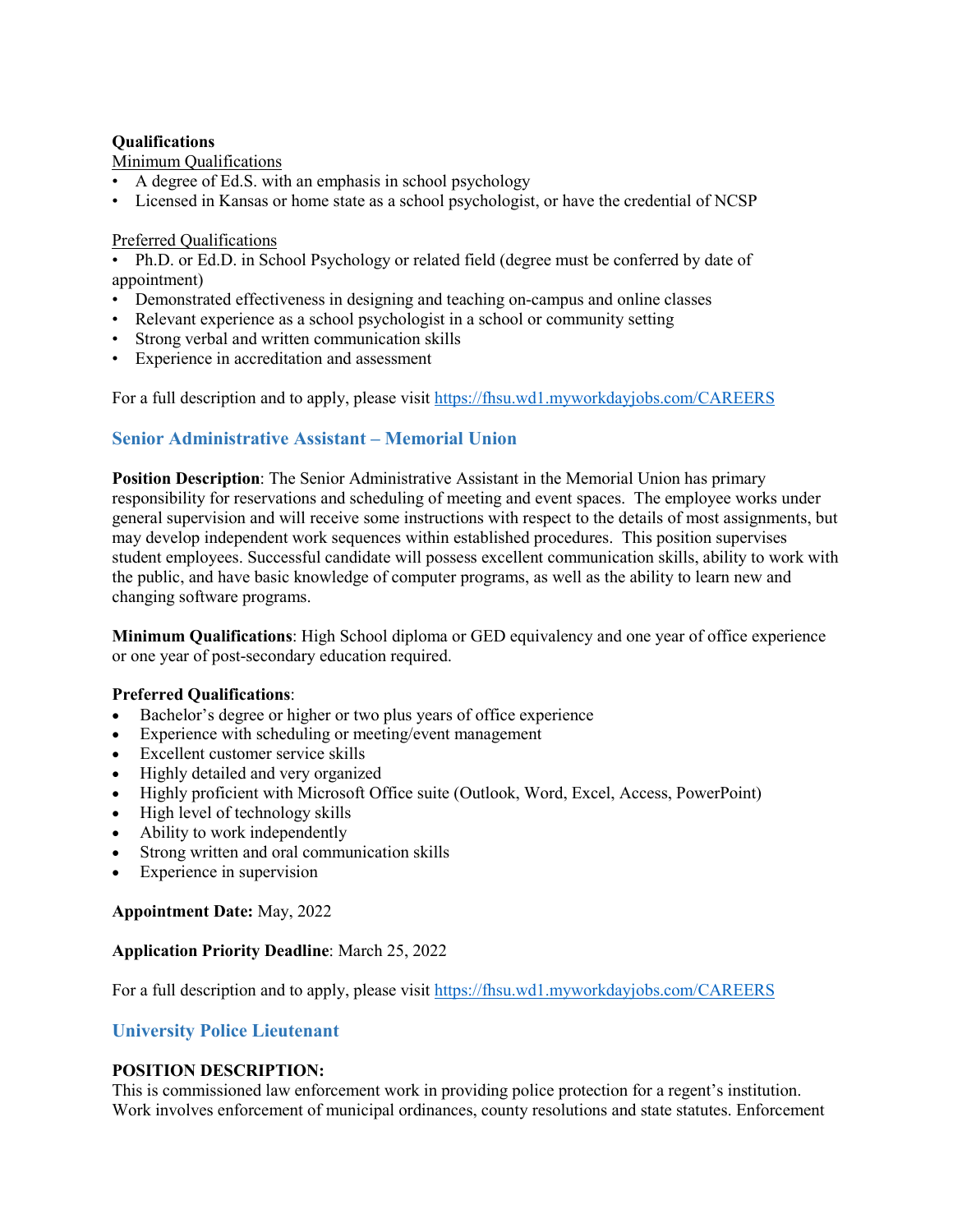of rules, regulations and policies of the University and the Board of Regents. The University Police Lieutenant is considered an administrative supervisor and has latitude in the performance of assignments, adherence of department policies, directives and general orders as approved by the Director of Police. The Lieutenant, in conjunction with the Sergeant, is held accountable for the operations of all patrol shifts and the proper direction and supervision of 1 Commissioned Police Sergeant, 6 Commissioned University Police Officers, 1 Security Officer and various car parkers in the performance of their duties and expectations. This position performs duties in accordance with department rules and regulations, state personnel regulations, state laws, law enforcement code of ethics, General Orders, directives from the Director of Police, the U.S. Constitution and Bill of Rights, and general principles of police work. Monitors staff for compliance to the same standards. This position may be required to work special or emergency assignments with little or no notice. This position is salaried and exempt and not subject to overtime. The position requires initial and continual certification as set forth and defined by the Kansas commission on peace officers' standards and training. Refer to responsibilities for detailed duties associated with the position.

#### **MINIMUM QUALIFICATIONS:**

Current certified Police Officer 21 years of age, a U.S. Citizen; have been fingerprinted and a search of local, state and national fingerprint files made to determine whether the applicant has a criminal record; not have been convicted of a crime that would constitute a felony under the laws of this state, a misdemeanor crime of domestic violence or a misdemeanor offense that the commission determines reflects on the honesty, trustworthiness, integrity or competence of the applicant as defined by rules and regulations of the Kansas commission on peace officers' standards and training; have graduated from a high school accredited by the Kansas state board of education or the appropriate accrediting agency of another state jurisdiction or have obtained the equivalent of a high school education as defined by rules and regulations of the commission; be of good moral character sufficient to warrant the public trust in the applicant as a police officer or law enforcement officer; have completed an assessment, including psychological testing approved by the commission, to determine that the applicant does not have a mental or personality disorder that would adversely affect the ability to perform the essential functions of a police officer or law enforcement officer with reasonable skill, safety and judgment be free of any physical or mental condition which adversely affects the ability to perform the essential functions of a police officer or law enforcement officer with reasonable skill, safety and judgment and obtain initial and continual certification as set forth and defined by the Kansas commission on peace officers' standards and training. At time of appointment, candidate must have passed a standardized written test, polygraph examination, background investigation, physical, psychological and a drug screening testing.

For a full description and to apply, please visit<https://fhsu.wd1.myworkdayjobs.com/CAREERS>

# <span id="page-16-0"></span>**Maintenance and Repair Technician**

### **POSITION DESCRIPTION**:

A Maintenance and Repair Technician performs custodial duties, furniture assembly, and other light maintenance duties in Academic buildings. Assists with the set up and maintenance of facilities in order to host events and educational activities. Regular hours are Monday – Thursday from 2:00pm to 10:30pm and Friday 12:00pm to 8:30pm, with occasional weekend hours required.

### **MINIMUM QUALIFICATIONS**:

This position requires a High School Diploma or equivalent. Must have one year of related experience. Preferred Qualifications**:**

- Knowledge of tools, materials, and methods used in general maintenance and repair work
- Experience in the operation and maintenance of custodial equipment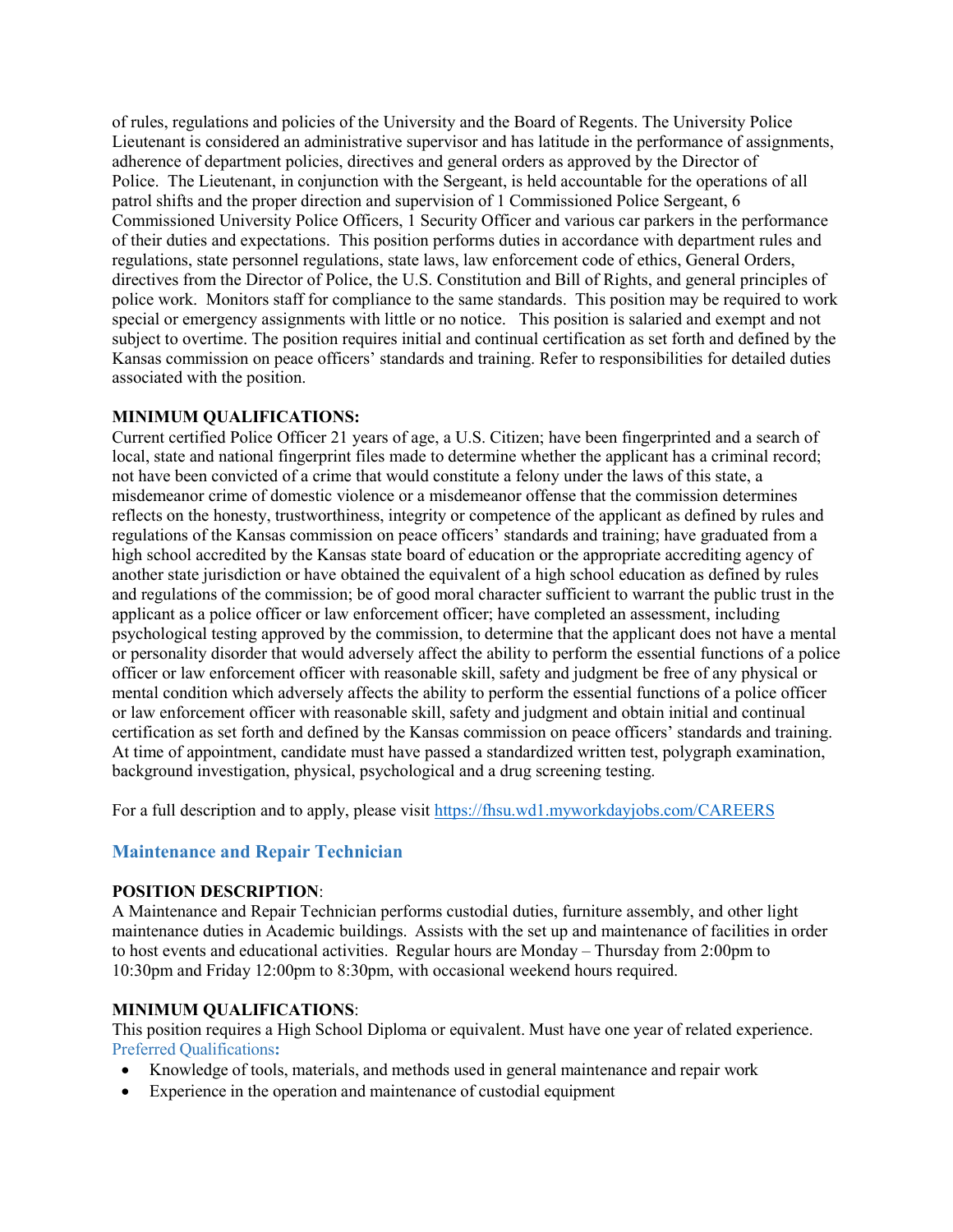- Custodial experience
- Supervisory experience
- Ability to organize and prioritize work

**Salary**: \$13.09 plus .30 shift differential

For a full description and to apply, please visit<https://fhsu.wd1.myworkdayjobs.com/CAREERS>

# <span id="page-17-0"></span>**Administrative Specialist – University Relations and Marketing**

### **POSITION DESCRIPTION**:

The administrative specialist reports to the chief communications officer and performs various administrative, business operations and customer service duties according to established policies and procedures. This individual provides support for, and works collaboratively with, members of the University Relations and Marketing team. The role involves professional interaction with both internal and external clients. The administrative specialist may be asked to provide training and/or guidance to staff and students as needed.

### **MINIMUM QUALIFICATIONS**:

High School diploma or GED equivalency and two years of office experience or two years of postsecondary education.

### **PREFERRED QUALIFICATIONS**:

- Bachelor's degree or higher or two plus years of office experience
- The ability to quickly master university digital and web-based business and personnel administrative systems
- Excellent customer service and interpersonal skills
- Experience with event scheduling and/or meeting management
- Detail-oriented and very organized
- Proficiency with the Microsoft Office suite of applications
- Ability to work independently and as part of a team
- Strong interpersonal and written language communication skills
- Experience in supervision, especially in working with student employees
- Familiarity with the utilization of social media platforms including Facebook, Instagram, Twitter and LinkedIn

**APPOINTMENT DATE:** Start date will be determined after acceptance of an offer and background check clearance.

**SALARY**: 15.06 per hour

For a full description and to apply, please visit<https://fhsu.wd1.myworkdayjobs.com/CAREERS>

# <span id="page-17-1"></span>**University Police Officer**

### **JOB DESCRIPTION**:

This is commissioned law enforcement work in providing police protection for a regent's institution. Work involves enforcement of municipal ordinances, county resolutions and state statutes. Enforcement of rules, regulations and policies of the University and the Board of Regents. Patrols an assigned area, exercises full law enforcement powers, conducts criminal investigations, collects evidence and prepares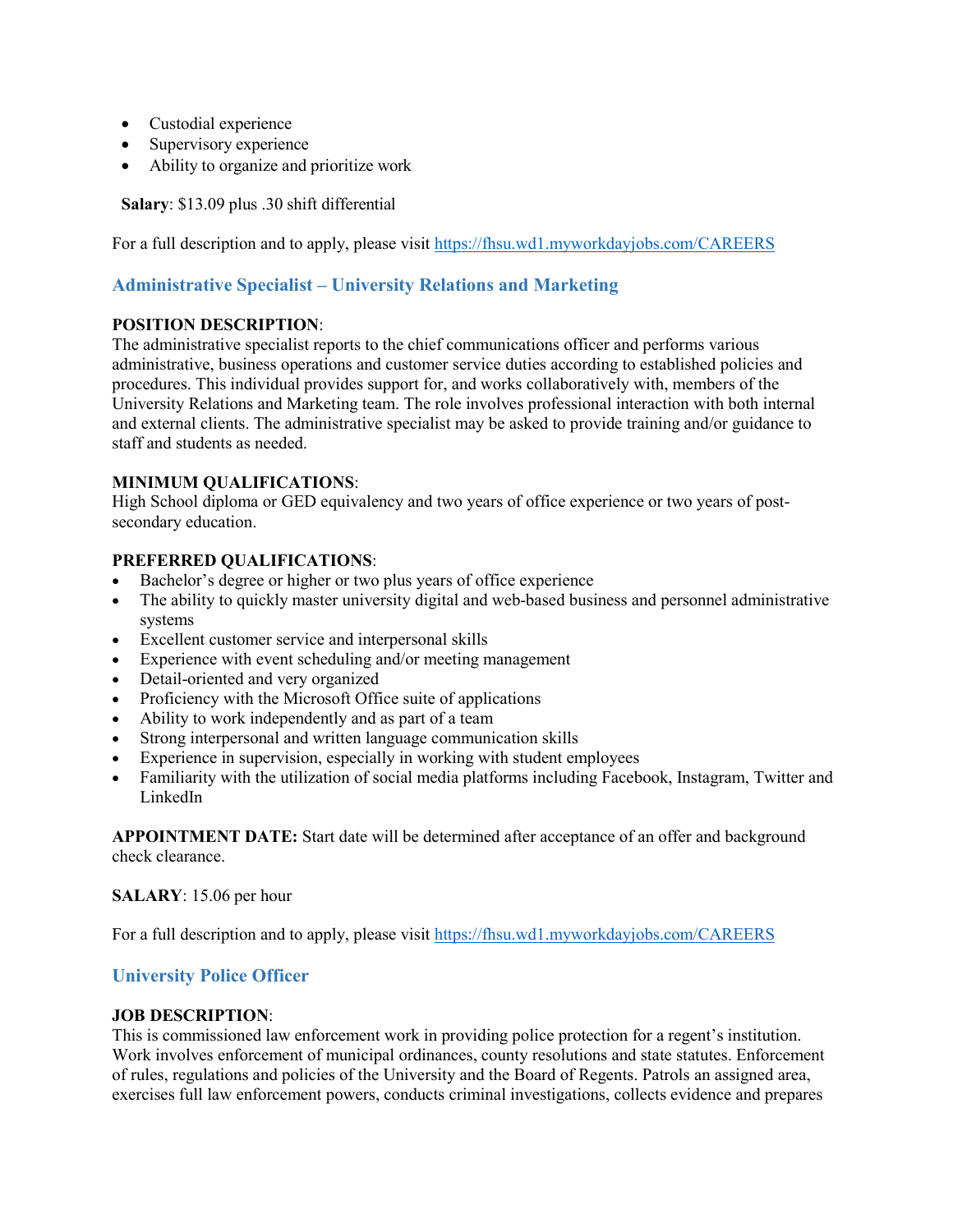appropriate reports. The position requires initial and continual certification as set forth and defined by the Kansas commission on peace officers' standards and training.

### **MINIMUM QUALIFICATIONS**:

Qualified candidates must be 21 years of age, a U.S. Citizen; have been fingerprinted and a search of local, state and national fingerprint files made to determine whether the applicant has a criminal record; not have been convicted of a crime that would constitute a felony under the laws of this state, a misdemeanor crime of domestic violence or a misdemeanor offense that the commission determines reflects on the honesty, trustworthiness, integrity or competence of the applicant as defined by rules and regulations of the Kansas commission on peace officers' standards and training; have graduated from a high school accredited by the Kansas state board of education or the appropriate accrediting agency of another state jurisdiction or have obtained the equivalent of a high school education as defined by rules and regulations of the commission; be of good moral character sufficient to warrant the public trust in the applicant as a police officer or law enforcement officer; have completed an assessment, including psychological testing approved by the commission, to determine that the applicant does not have a mental or personality disorder that would adversely affect the ability to perform the essential functions of a police officer or law enforcement officer with reasonable skill, safety and judgment be free of any physical or mental condition which adversely affects the ability to perform the essential functions of a police officer or law enforcement officer with reasonable skill, safety and judgment and obtain initial and continual certification as set forth and defined by the Kansas commission on peace officers' standards and training. At time of appointment, candidate must have passed a standardized written test, polygraph examination, background investigation, physical and a drug screening testing.

For a full description and to apply, please visit<https://fhsu.wd1.myworkdayjobs.com/CAREERS>

### <span id="page-18-0"></span>**Assessment and Accreditation Assistant Program Director – College of Education**

**POSITION DESCRIPTION:** This is a 12-month, full-time, non-teaching, non-tenure track, on campus (8:00 AM to 4:30 PM) position supporting the College of Education and university teacher licensure and school professional programs.

The Assistant Program Director of Assessment and Accreditation is responsible for overseeing the collection, use, and reporting of data for the assessment and accreditation requirements within the College of Education and university teacher licensure and school professional programs. This position reports to the Director of Assessment and Accreditation in support of a broad range of assessment reporting needs and functions. A successful candidate will possess strong skills in detail orientation, data entry and analysis, communication, working with a team, and experience with word processing, spreadsheets, databases, and other higher education web-based systems.

### **MINIMUM QUALIFICATIONS**

- Bachelor's degree in any discipline
- Two years in an office setting utilizing Microsoft applications.

#### **PREFERRED QUALIFICATIONS**

- Master's degree in any discipline
- Experience with assessment data collection software such as AEFIS
- Experience with survey software systems such as Qualtrics
- Experience with statistical software such as SPSS
- Experience with learning management systems such as Blackboard
- Demonstrated skill in the preparation and execution of error-proof documents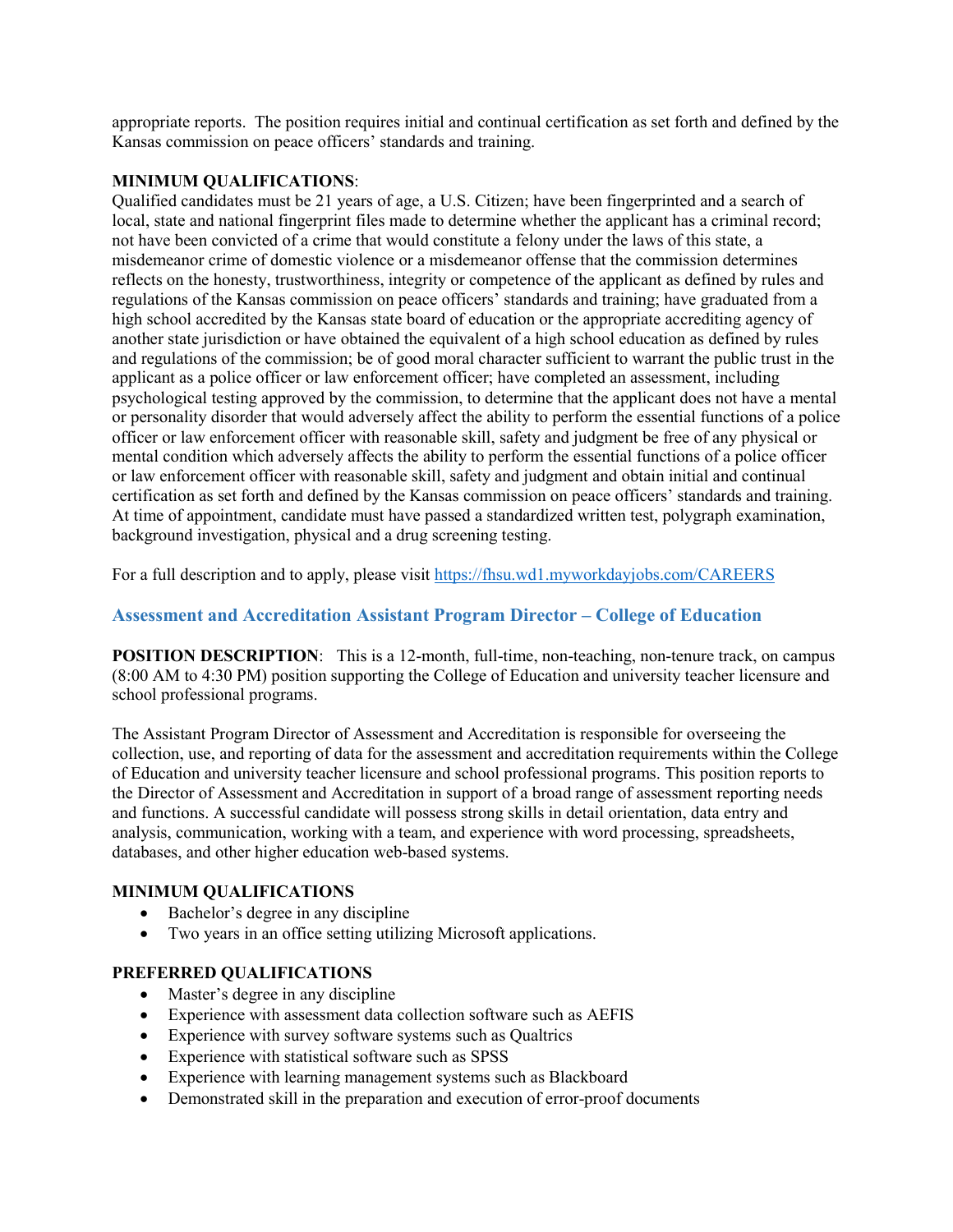**APPLICATION DEADLINE**: Priority deadline is April 1, 2022. Review of applications will begin immediately after the priority deadline and continue until position is filled.

**SALARY:** Hourly position with annual base compensation starting at \$46,700 (\$22.45/hour) plus benefits. Hourly wage negotiable based on experience and skill level.

For a full description and to apply, please visit<https://fhsu.wd1.myworkdayjobs.com/CAREERS>

#### **WORKDAY ANNOUNCEMENTS**

<span id="page-19-0"></span>**Workday Home Page - New Look Coming 4/8/22**

**Beginning April 8, 2022** there will be a new look for the Workday home page. **Updates to all existing Workday guides** (job aids) are already being prepared to reflect these changes and **will be available on the website when the changes go live**.

See the [Workday Home Page -](https://webapps.fhsu.edu/workdaydocumentation/default.aspx?category=EMPLOYEE%20USER%20GUIDES&document=Workday%20Home%20Page-New%20Features-2022-04-08.pdf) New Features PDF for a sneak peek of the new features, which include a **Global Navigation Menu**, a **Quick Tasks** block, new **Search functionality**, and other improvements!

#### **SHARE WITH STUDENTS**

#### <span id="page-19-1"></span>**FHSU Online Commencement Celebration**

FHSU Online Students, commencement is right around the corner and FHSU Online will be giving away swag bags at the Robbins Center on Friday, May 13, and Saturday, May 14. FHSU Online is eager to meet you and congratulate you on all your accomplishments. Be sure to regularly check your email for important information regarding commencement. More details to come!

### <span id="page-19-2"></span>**Resumé Madness (ATHLETE EDITION) on 4/7/2022 from 6-7:30 pm**

Resumé Madness **:: Athlete Edition::** will be on Thursday**, April 7th from 6:00-7:30 pm** in the Center for Student Success 142 (1<sup>st</sup> floor).

This is a great opportunity for student athletes to have their resumes updated and all other majors seeking help. We will have free pizza and additional giveaways.

# <span id="page-19-3"></span>**Tailored for Tigers**

FHSU Online Students, commencement is right around the corner and FHSU Online will be giving away swag bags at the Robbins Center on Friday, May 13, and Saturday, May 14. FHSU Online is eager to meet you and congratulate you on all your accomplishments. Be sure to regularly check your email for important information regarding commencement. More details to come!

# <span id="page-19-4"></span>**Student Employment Opportunity – Student Data Entry Specialist, Docking Institute**

The Docking Institute's Center for Survey Research conducts **multi-method surveys** for government and nonprofit agencies.

- Training is provided, and **students set their own schedules** a week in advance depending upon their expected availability
- **The pay is \$8.25 per hour**

This position will be available through **April 30, 2022**

The data entry shifts are flexible and scheduled within this timeframe: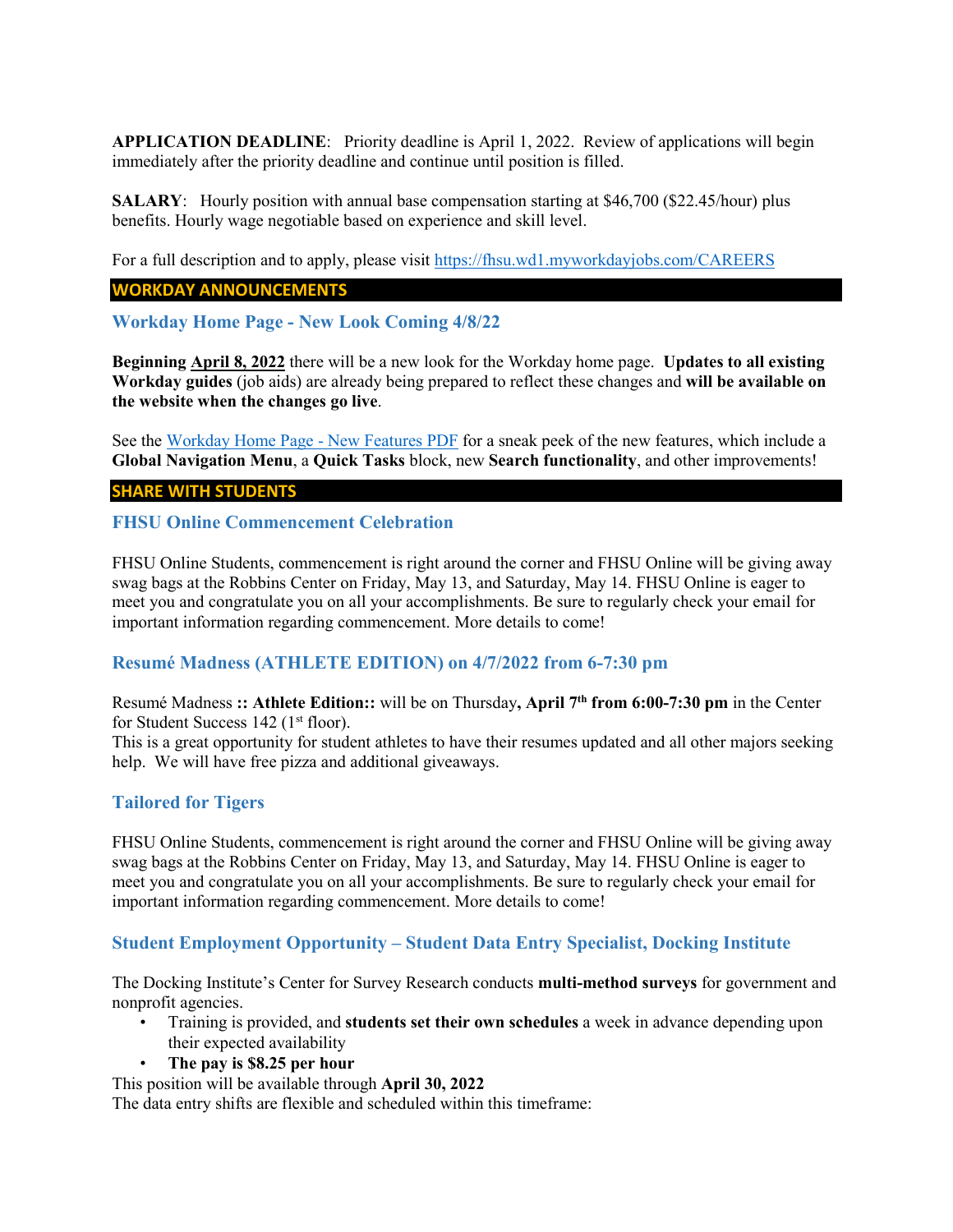# • **Monday, Tuesday, Wednesday, Thursday & Friday** 8am – 10pm

We are looking for individuals who can:

- Work at least 4 hours per week (up to 20 hours may be approved)
- Demonstrate reading comprehension and follow simple rules for data entry
- Pay close attention to detail in entering data from a questionnaire into a preconfigured Excel file
- Uphold strict confidentiality standards
- Demonstrate basic computer skills
- Exhibit a pleasant, professional manner

Application Instructions:

Click on the "Career tab" in the Workday Applications Menu and "Find Student Jobs" button **Interested students should apply through Workday**

If you have any questions, contact Marisa M. Johnson 785-628-5949 or [mmjohnson4@fhsu.edu](mailto:mmjohnson4@fhsu.edu)

# <span id="page-20-0"></span>**The Big Event**

FHSU's Student Government Association is gearing up for its **11th Annual Big Event,** which is scheduled for **Saturday, April 30th, 2022.** The purpose of the Big Event is to give our students the opportunity to say thank you to the community that supports them throughout the year in a "big" way. This year, there will be two shifts to volunteer for, a morning shift from 8:30am-11:30am and/or an afternoon shift from 1pm-4pm. Along with volunteering, you can also sponsor our event financially, submit a project to complete, or donate supplies for projects. Sign up on Tiger Link today!

<https://tigerlink.fhsu.edu/forms?query=big%20event>

# <span id="page-20-1"></span>**Paid Internship for FHSU Student**

### *Please encourage students to apply for a paid internship for Summer 2022!*

The intern will gain professional work experience with this opportunity that is only available to FHSU students.

The link will prompt students to log in to Handshake with their TigerNetID to apply or get more information. The deadline is March 25.

### Program Research Intern – [Mitchell County Council on Aging](https://fhsu.joinhandshake.com/jobs/6089280/share_preview)

# <span id="page-20-2"></span>**Award for Outstanding Undergraduate Scholars (Deadline April 8th)**

The Undergraduate Research Experience (URE) Steering Committee is seeking nominations from faculty and staff for the annual **FHSU Award for Outstanding Undergraduate Scholars.** This prestigious award is offered to recognize undergraduate students who exemplify scholarly activity. The committee will provide **five** awards, one for an outstanding undergraduate student from **each college**. Nomination letters can come from FHSU faculty or staff and should be submitted using the link below **by 5:00pm CST on April 8th, 2022**.

Winners will receive a medal and monetary award of \$100.00. Winners also will be recognized through a reception ceremony the week of May 2nd hosted at President Mason's residence.